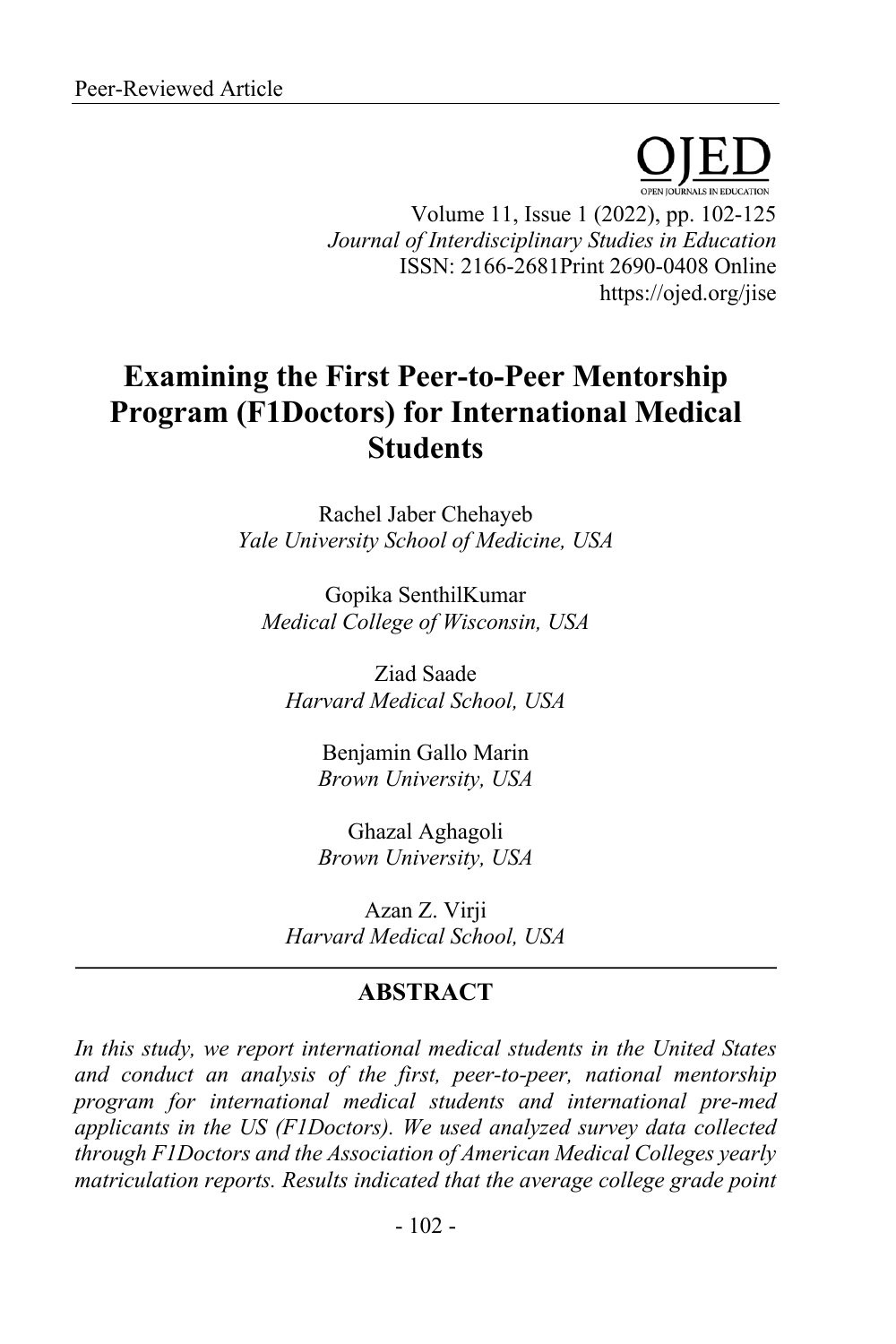*average (GPA) and Medical College Admission Test score (MCAT) of international applicants was higher than that of all applicants. Additionally, non-US applicants reported facing numerous unique challenges such as limited access to extracurricular opportunities and difficulty finding mentors who are familiar with the application process. International applicants have the potential to increase the diversity of healthcare professionals, and F1Doctors is the first platform to support international healthcare applicants in the US.*

**Keywords:** International applicants, medical school, health professional school, GPA, MCAT, challenges, F1Doctors

#### **INTRODUCTION**

The United States is the most popular post-secondary education destination for international students, with well-established pathways and initiatives including the Department of State's Education USA network and 8,369 colleges and universities, certified by the Student and Exchange Visitor Program (SEVP), who were eligible to issue F1 and M1 student visas in the 2020 calendar year (Student and exchange visitor program, 2020). According to the Open Doors Report, there were 1,075,496 international students enrolled in the US in the 2019-2020 academic year. In 2020, international students made up about 5.5% of the total US student population (Institute of International Education*,* 2020). Within medical education alone, the Association of American Medical Colleges (AAMC) reported 1294 total enrolled non-US citizens or non-permanent residents in 2020-2021, which is a 2.34% decrease compared to 2016-2017 enrollees (1325 total) (Association of American Medical Colleges, 2020). Despite a dramatic increase in the US international student population over the last 50 years, the pathway to pursuing a medical education in the United States as a non-US permanent resident or non-citizen remains extremely challenging.

Currently, the most common path for non-US citizens to practice medicine in the United States is through pursuing their medical degree (MD, MBBS) in their home countries and entering the United States as international medical graduates (IMGs). IMGs are an extremely valuable part of the US healthcare workforce (Pinsky, 2017). In the 2022 match cycle, 4,571 IMGs matched to residency training spots in the United States (Educational Commission for Foreign Medical Graduates 2022.). An IMGs' entry into the US is organized and facilitated through the Educational Commission for Foreign Medical Graduates (ECFMG), a private non-profit organization founded in 1956 (Hallock & Kostis, 2006). Recent changes such as the United States Medical Licensing Examination (USMLE) Step 1 exam transitioning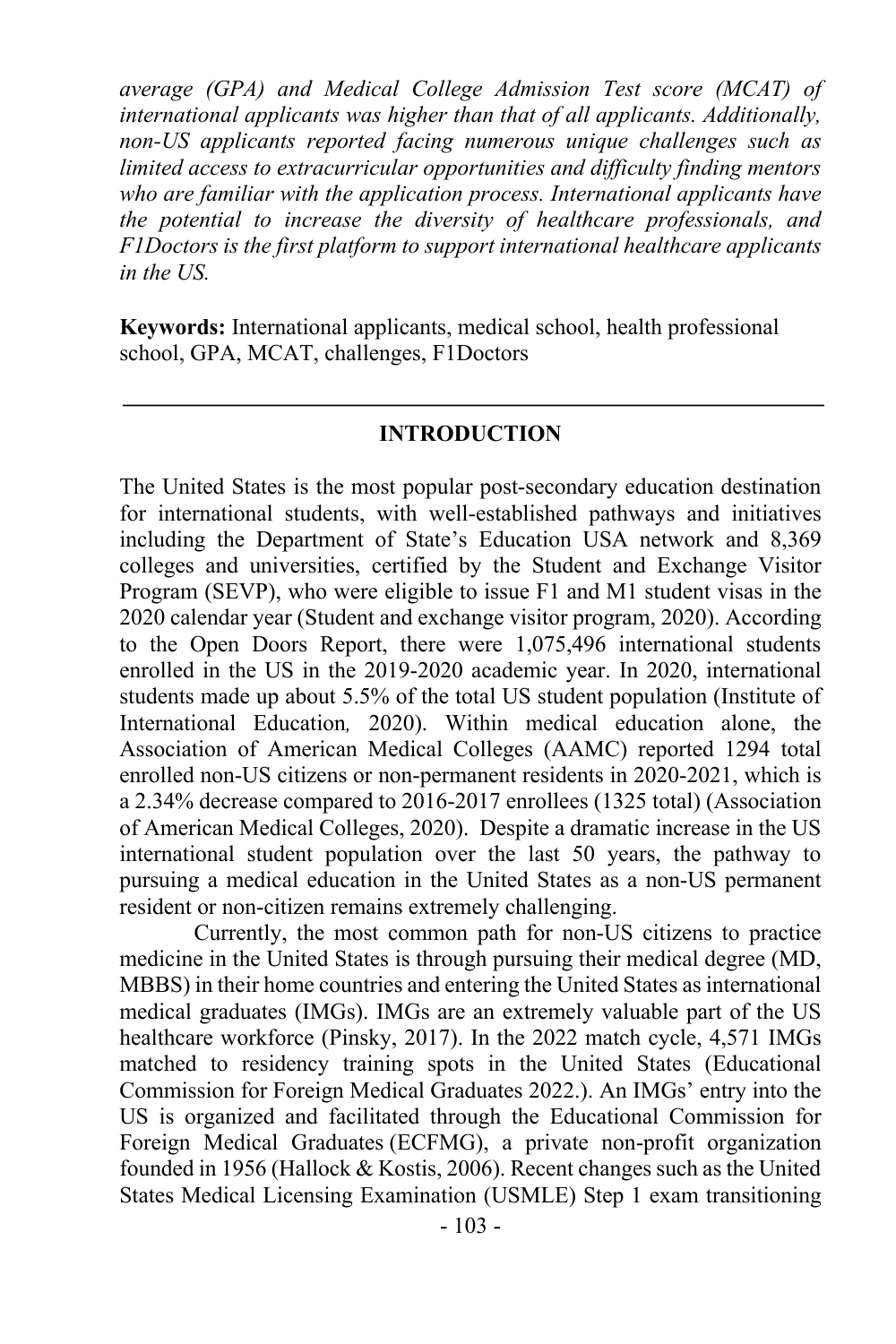to pass/fail grading among other immigration policies have provided potential challenges and disadvantages to the IMG community pursuing residency and fellowship opportunities in the US (Al-Akchar et al., 2021).

The alternate path for non-US citizens to practice medicine in the United States is to attend an undergraduate institution of higher learning followed by an accredited medical school in the US. However, the proportion of international students applying to residency programs from US medical institutions, is much smaller than that of IMGs pursuing residencies (Datta& Miller, 2012; Educational Commission for Foreign Medical Graduates, 2022). Medical schools are one of the least accessible educational institutions for international students, and international medical students remain a large minority in the US (Association of American Medical Colleges, 2020). International medical students also have a comparatively low medical school matriculation rate. In the 2020 application cycle, there were 1841 international applicants to US medical schools, with only 15% matriculating (276) (Association of American Medical Colleges, 2020). This is well-below the national matriculation average of 41.9% (22,239 matriculants from 53030 applicants (Association of American Medical Colleges, 2020). Additionally, out of the 155 accredited allopathic and the 37 osteopathic medical schools in the US, only 48 and 14, respectively, accept applications from international students (American Association of Colleges of Osteopathic Medicine, 2022). The majority of public US medical schools do not consider applications from international students (Aspiring Docs., n.d.)

In addition to the lower number of schools that accept applications from international students, there are numerous unique challenges faced by international medical student applicants that likely contribute to their low matriculation rates. However, these specific challenges have yet to be characterized and no organizations exist to support international students in their application journey to US medical schools.

To provide relevant mentorship and resources to international students applying to US health professional schools, and further explore the unique challenges that students might be facing, F1Doctors was created in May 2020. It is the first online, national, peer-to-peer mentorship platform for international pre-health students in the US (F-1 Doctors, 2022). F1Doctors is a completely free platform where international pre-health and health students can access one-on-one mentorship from international volunteer mentors at different stages of their health professional training (current medical students and residents). In addition, the platform has centralized resources catered to international students such as lists of programs that accept international students in the US, respective financial aid policies, loan companies that fund international students, pre-baccalaureate programs, and gap year opportunities. The resources are also shared widely over social media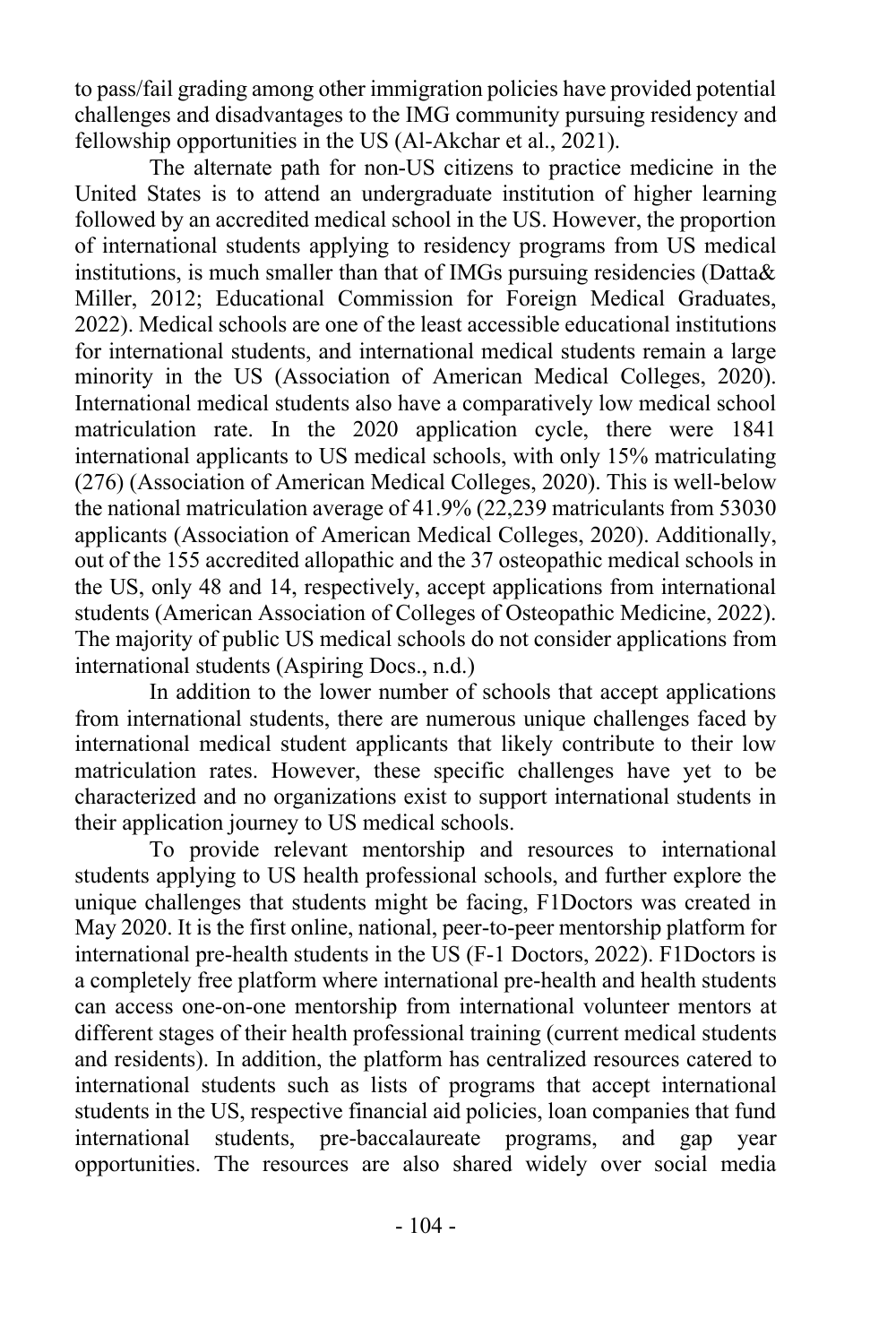platforms (Instagram, Facebook, Twitter), and anonymous surveys and feedback are collected through these platforms as well.

# **LITERATURE REVIEW**

To date, there has been a scarcity of literature on international students pursuing medical education in the US (Datta & Miller, 2012). Additionally, many studies do not differentiate this group from IMGs even though vast differences in their educational paths exist. To our knowledge, the only article to date that has highlighted international medical students in the US is by Data and Miller (2012), which highlights the critical need for our work. Related research from other disciplines as well as studies on international students outside of the US have been drawn upon throughout our discussion to highlight potential similarities/differences and avenues for future research.

We highlight the current state of international medical students in the US, the challenges they face while applying to US medical schools, and the impact F1Doctors has had on the application process of mentees. We draw on results from the Association of American Medical Colleges' yearly reports as well as a year-in-review of F1Doctors (F-1 Doctors, 2022). Throughout this manuscript, we define international students as students on F-1 visas or students who are considered non-U.S. citizens or non-US permanent residents.

The AAMC national data has been used by numerous groups to assess diversity-related trends in the medical school applicant pool (Hill et al., 2020; Jolly et al., 2008; Lett et al., 2018; Merritt et al., 2021; Vick et al., 2018). A 2008 study using AAMC data in addition to data from the American Association of Colleges of Osteopathic Medicine and the Educational Commission for Foreign Medical Graduates emphasized a potential need to recruit more applicants given the projected increase in the capacity and number of US MD and DO schools (Jolly et al., 2008). A 2015 study by Smith et al. that used AAMC data illustrated significant differences between race distribution within US medical schools and the race distribution for overall, regional, and subregional populations (Smith et al., 2015). Paired with the considerably lower application rates from underrepresented minorities (Black/ African American, Native Hawaiian/ Pacific Islander, American Indian/ Alaskan Indian), the authors concluded that these differences may reflect societal quandaries more broadly that influence opportunity and career choice (Smith et al., 2015). None of these studies, to our knowledge, included international applicants. Our study is the first to focus on the national landscape of international medical applicants, recognizing their contributions to the diversity of medical schools.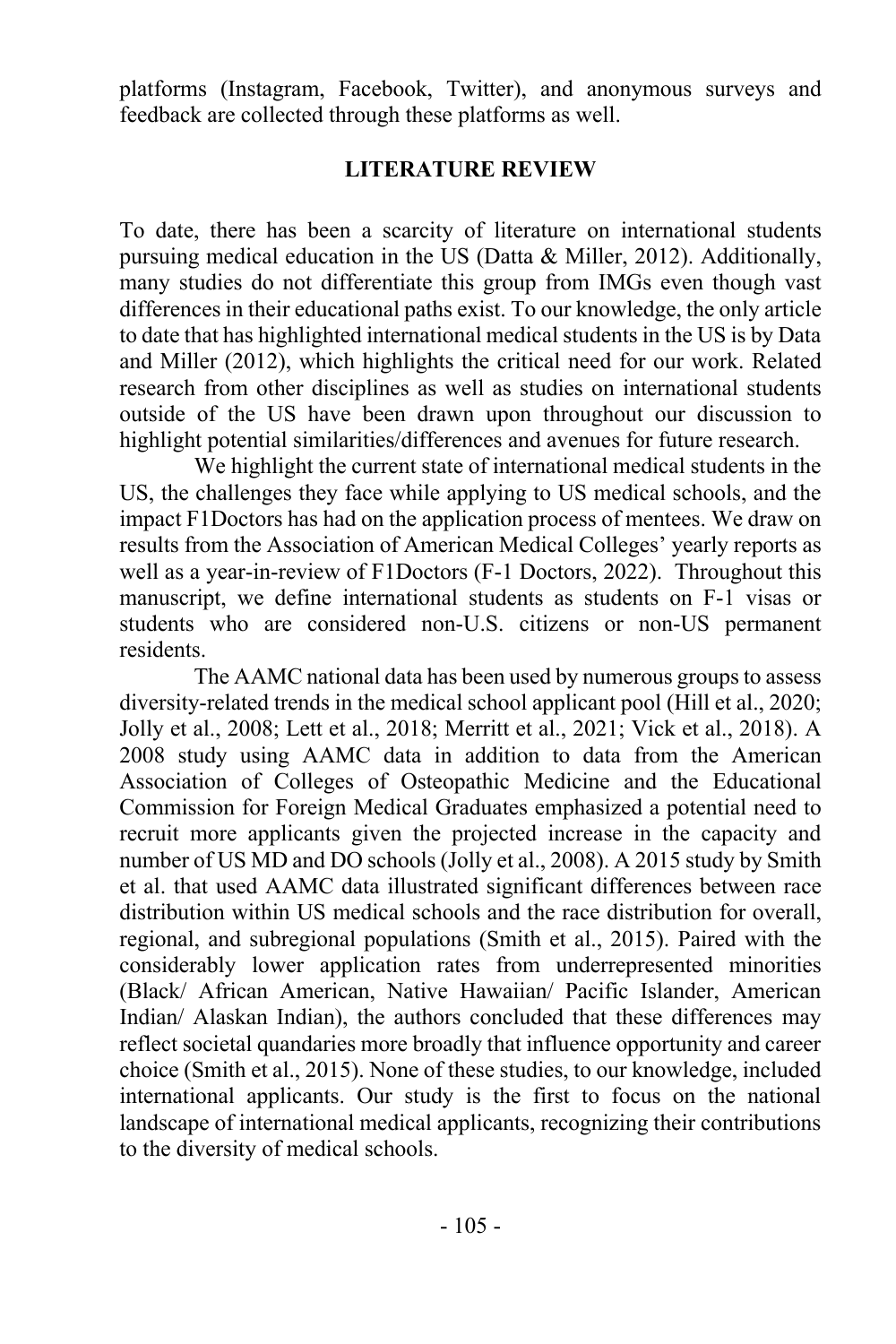### **Challenges Faced by International Students Applying to US Medical Schools**

Given that the proportion of international students enrolling in US medical schools is decreasing compared to an increase in the overall international student population in the US, there is reason to believe that challenges affecting international students might be more unique to those pursuing medical education compared to other fields in the US. Additionally, international pre-medical students in the United States likely face different challenges compared to pre-medical students in other countries.

Applications to US medical schools for medical education (MD and DO programs) require an undergraduate education specifically at a US accredited institution, with some accepting a Canadian degree as well, whereas MBBS programs in most other countries can be pursued immediately after high school graduation in any country (Zavlin et al., 2017). Many countries with undergraduate medical programs commonly welcome international medical students and assess their needs on a case-by-case basis (Byrne et al., 2019; Huhn et al., 2016; Huhn & Nikendei, 2018; Yilmaz et al., 2020). In general, international students pursuing medical and other degrees outside their home countries have been reported to face several challenges that center around culture shock, feelings of isolation, socio-cultural adaptation, and assimilation, language barriers, and adapting to a new environment and health care (Belford, 2017; Newsome & Cooper, 2016; Wang et al., 2018). It is likely that international applicants to US medical schools face these as well, however most are well acclimated by the time they apply due to their time spent in the US as an undergraduate student (Datta  $\&$ Miller, 2012). Instead, our data shows that the barriers these students face are limitations in extracurricular opportunities, poor healthcare advising resources on campus and a lack of mentors who truly understand the process.

First, international students that wish to enroll in extracurriculars offcampus or take a job during the summer or their gap year to attain work experience must apply for optional practical training (OPT) beforehand (Nilsson & Ripmeester, 2016). Non-STEM majors are limited to one cumulative year of OPT, and STEM majors are allowed three years across their undergraduate summers and gap years, limiting the number of US-based internships, research programs or gap year jobs they can undertake**.** OPT also limits part-time work opportunities and those not directly related to one's field of study (Nilsson & Ripmeester, 2016). This might make gaining clinical experience through work such as medical assistance or scribe positions more difficult if a student does not have what is deemed a related major. International students are also not eligible for any federally funded research or pre-medical programs to strengthen their application. Lastly, international students struggle to find mentors that can support them on their journey to medical school. While the process and requirements of applying to US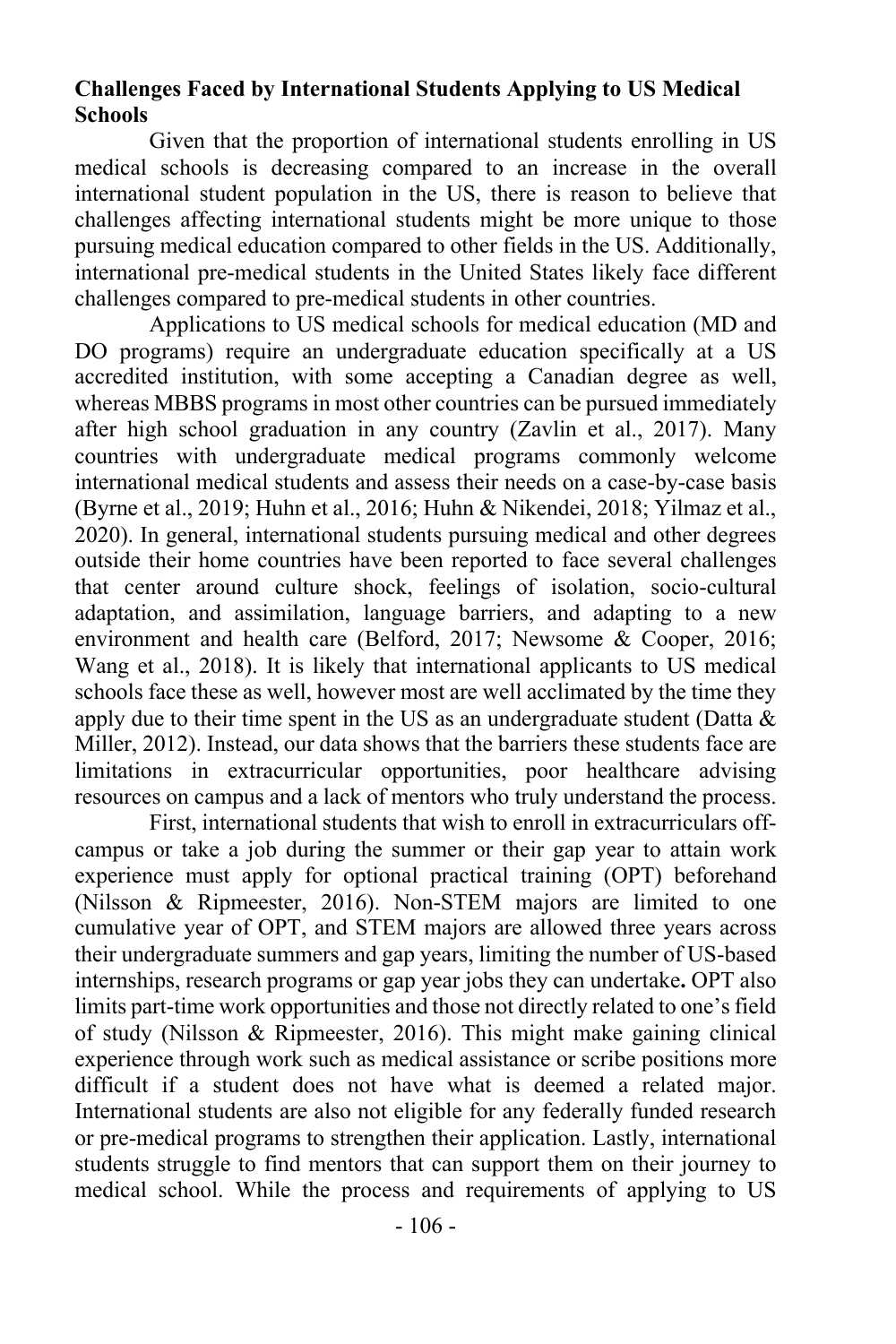medical schools is standardized, non-US citizens require additional guidance when it comes to finding internships and research opportunities that accept non-US citizens, immigration barriers while applying, and real costs associated with attending a US medical school as a non-US citizen. Only individuals who have gone through this process can accurately speak to these topics. In the past, prior to the creation of F1Doctors, international students struggled to find mentors who could answer their specific questions leaving them to navigate the process alone. These examples highlight the disadvantages faced by international undergraduate students in the US when it comes to accessing extracurricular opportunities and finding mentors to guide them through the application process. Further research is needed to understand if this inaccessibility to opportunities resulted in differences in the resumes of international students vs all applicants at the time of medical school application.

Yet another challenge is the very limited number of schools that accept international students. Out of the 155 accredited allopathic and the 37 osteopathic medical schools in the US, only 48 and 14 respectively accept applications from international students, with most public US medical schools not considering international applicants *(*Aspiring Docs, n.d.). Almost all state-funded schools refuse international applicants (Datta & Miller, 2012). Moreover, even at schools that accept international students, their international student status might disadvantage them.

One study interviewed deans of medical school admissions from US and Canadian medical schools to learn about the admissions process, what factors are weighed in deciding who to extend interviews and offers of admission to, and how these factors have changed since an analogous study performed in 1986. Their results, based on the ratings of 120 admissions deans who responded to a survey sent to all US and Canadian medical schools, showed that in the 2008 survey, interview recommendation was the most important factor in deciding who to admit, replacing cumulative GPA from the 1986 survey (Monroe et al., 2013). In 2008, letters of recommendation were second most important followed by cumulative GPA (Monroe et al., 2013). Moreover, in 2008, the following factors were listed as "medium importance" factors: experience with underserved populations, medical/clinical research experience, state residency, GPA (cumulative nonscience/math), and US citizenship. The last two, US citizenship and cumulative nonscience/math GPA were considered to tie in importance, illustrating the high consideration citizenship status is given in evaluating international pre-medical applicants (Monroe et al., 2013).

There has been a lot of efforts aimed at increasing diversity and representation among medical school matriculants (Vick et al., 2018), and international students spanning from across the world contribute significantly to the diversity of health care providers. A 2018 report from office of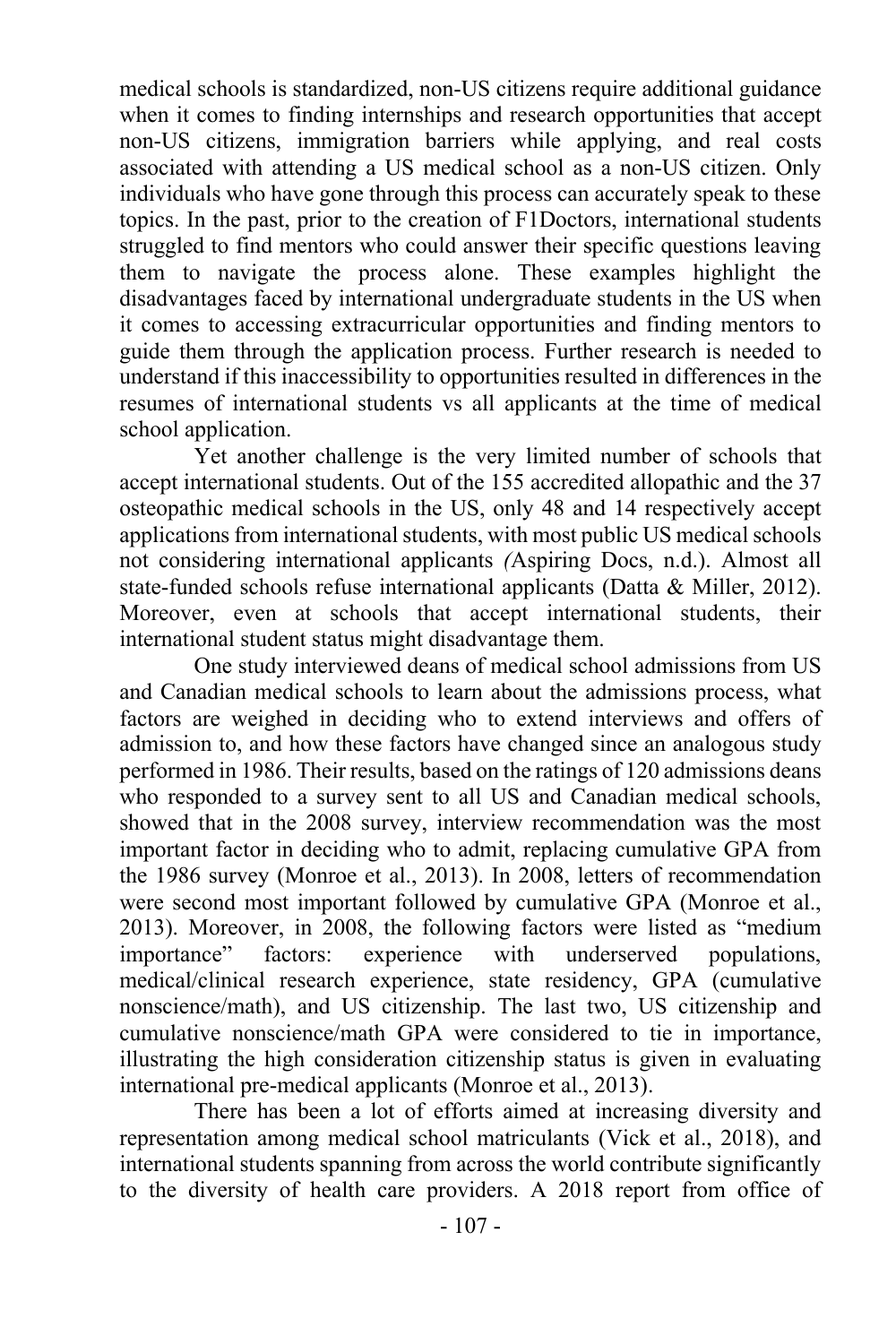admissions at the Ohio State University College of Medicine provides eight broad tactics to increase diversity in medical school admissions that include emphasizing diversity enhancement in mission and vision statements, making committee voting anonymous and having multiple screening per application to minimize bias (Capers et al., 2018). The report also recommended adopting a holistic review to place academic scores in individual context, blinding interviewers to applicant scores, having committee members undertake the implicit association test (IAT) and reviewing overall results, hiding applicant photos, and increasing diversity on the committees (Capers et al., 2018). Unfortunately, to our knowledge, there are no efforts to blind an applicant's citizenship status. This might impact the low percentage of medical school applicants that are international. Collectively, these studies and statistics highlight systemic factors within medical education that likely impact acceptance rates of international students and their low matriculation rates into medical schools historically.

Financing medical school is another hefty obstacle faced by international medical students. International students face a lot of difficulty procuring external loans since most banks require a credit worthy US citizen or permanent resident co-signer to sanction loans to international students, and many banks charge high interest rates (Parker; Sanyal, 2*006*). In the past few years, a few new private lenders for international students that don't require co-signers have entered the market (F-1 Doctors*,* 2022; MPOWER Financing, 2020; Prodigy Finance, 2022; Stilt, 2022.), but they also charge high interest rates as well. A few schools additionally require incoming students to deposit anywhere from one to four years' worth of tuition and living expenses in an escrow account prior to the issuance of visa paperwork (Datta & Miller, 2012). Given these challenges, international students are very often dissuaded by pre-medical advisors and mentors alike from pursuing pre-medical students in the US.

Lastly, the start of medical school does not mark the end of the road, as international medical students also face limited eligibility for external grants and are limited by the number of residencies willing to sponsor their residency visas (J-1 or H-1B) (Datta et al., 2013). A US medical degree enables international medical students to pursue a year of optional practical training before transitioning to their H-1B or J-1 visa for the remainder of their residency training. In addition to matching at a visa sponsoring institution, international medical students need to make sure to complete all visa requirements prior to applying for their J-1 or H-1B visa. For example, H-1B visa applicants are required to have passed all three united states medical licensing exams (Datta et al., 2013; American Medical Association*,* 2020). Moreover, both J-1 and H-1B visas have stringent limitations: a cap on training years, visa expiration and renewal times and costs, moonlighting and visa transfer restrictions, and requirements such as the home country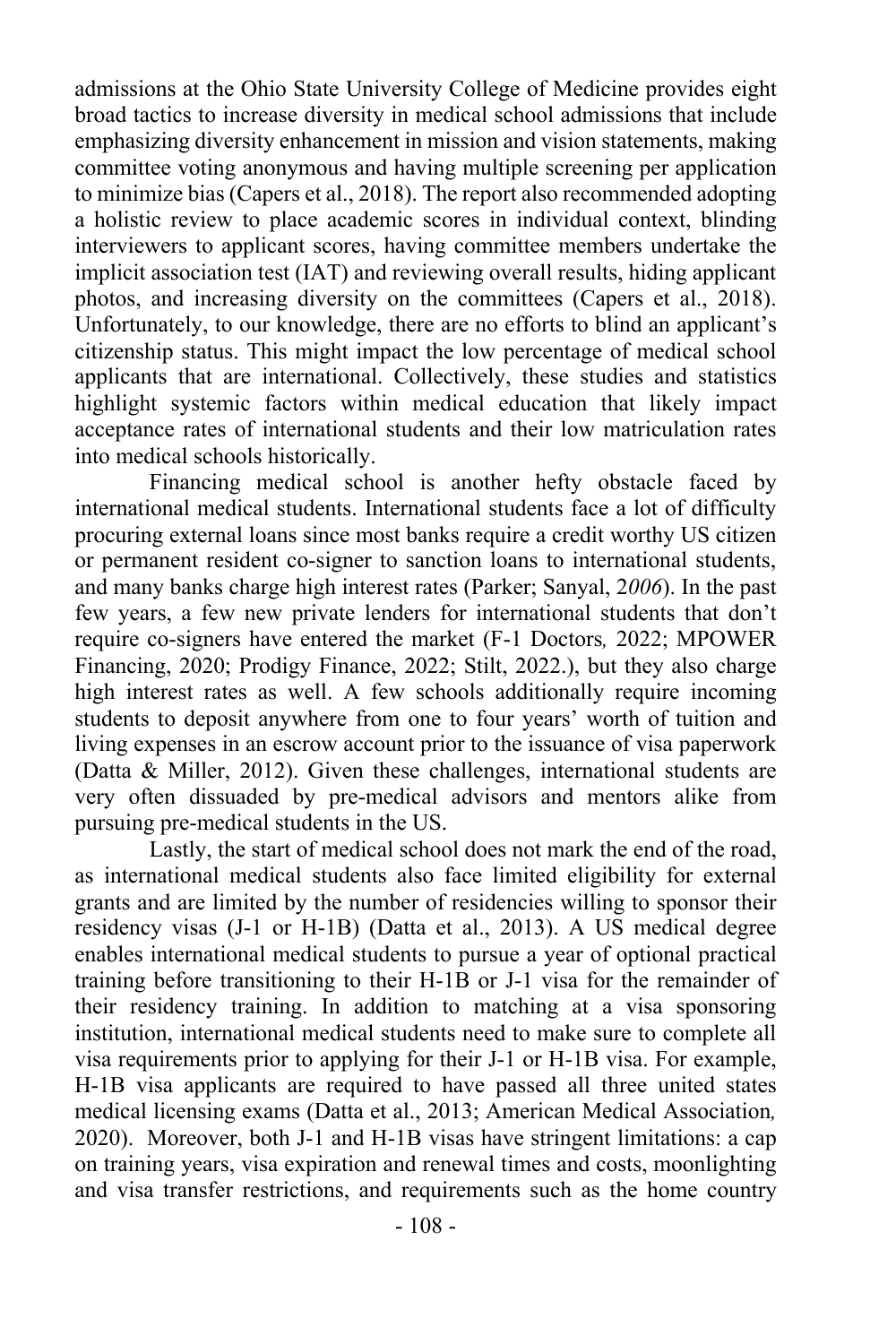requirement for the J-1 visa (Datta et al., 2013). Faced with all these challenges, it is no surprise that only less than 300 international students matriculate in US medical schools every year and even more are discouraged from even applying.

### **F1 Doctors Mentoring Program**

F1Doctors, established in May 2020, is a free, web-based platform geared to supporting non-US citizens on their journey to health professional schools (F-1 Doctors, 2022). The platform provides mentorship through an online application process. Mentees can simply send an email to a mentor directly and schedule a time to speak with them. From that point, a mentormentee relationship is cultivated in an independent manner.

The organization also creates resources tailored specifically for non-US citizens applying to health professional schools such as: 1) a curated list of medical schools that accept international students along with their respective financial aid policies; 2) a list of gap year opportunities international pre-meds can apply to; 3) a list of lenders that provide loans to non-US citizens for university without the need for a US citizen cosigner.

In the year since its founding, F1Doctors has grown to include 144 mentors from over 44 countries and has received over 900 mentorship requests as of July 2021. To assess the impact of F1Doctors, an anonymous survey is sent out every year. This survey characterizes the mentor's and mentee's experience of working with F1Doctors and how it helped them in their application process. This data was utilized and analyzed in our study.

#### **RESEARCH METHOD**

To capture the individual experiences of international students at US medical schools, their personal struggles, and barriers to information access, an F1Doctors-led survey was pursued. The use of a survey is justified by the relative scarcity of published data about international students' experience in medical school. Surveys have been used in previous literature, albeit not related to international students, to grasp personal challenges and views of medical students (Duffield & Spencer, 2002; O'Connell et al., 2018). Overall, given the scarcity of published data and the goal to grasp individual student experiences, AAMC published data as well as F-1Doctors-led anonymous surveys were chosen to capture the landscape of international students at US medical schools in this article.

#### **AAMC National Data**

To assess differences in academic scores between international students versus all medical students, results from the national AAMC yearly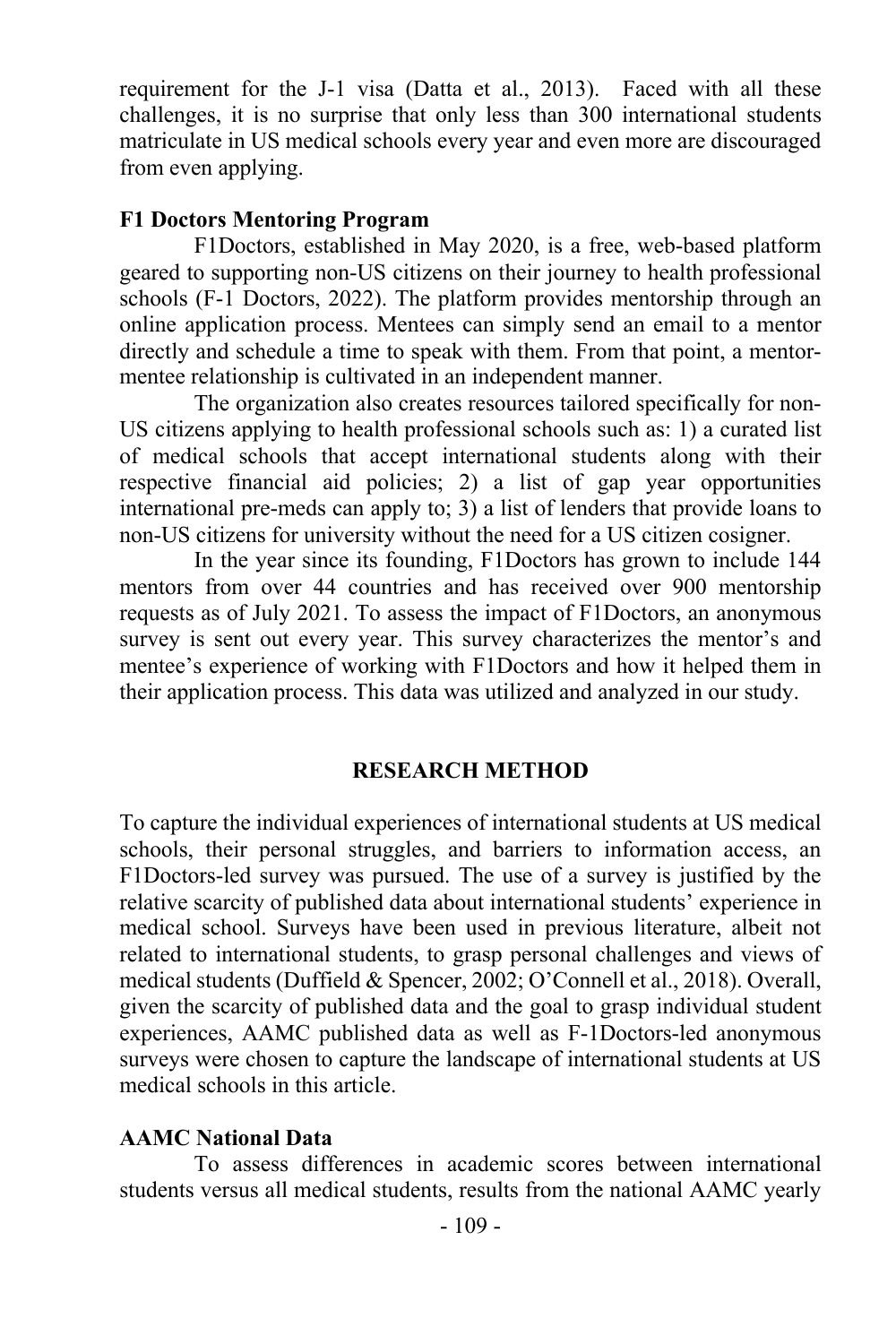results were analyzed (Association of American Medical Colleges*,* 2020*)*. Notably, given that the goals of the study were to understand what information is currently available, paid special reports from AAMC were not sought out. Only pre-prepared reports that were available upon request were utilized. The non-U.S Citizen and Non-Permanent Resident column from AAMC's 'Table A-18: MCAT Scores and GPAs for Applicants and Matriculants to U.S. Medical Schools by Race/Ethnicity' was utilized for international applicant and matriculants data. The 2020-2021 Column from AAMC's 'Table A-16: MCAT Scores and GPAs for Applicants and Matriculants to U.S. Medical Schools' was utilized for all applicants and matriculants data.

# **F1Doctors Year-in-Review Surveys**

An anonymous survey geared towards understanding (1) the academic scores of and challenges faced by international applicants during the 2020-2021 cycle, as well as (2) any benefits they gained from F1Doctors was distributed through Facebook, Instagram, and email list-serves of F1Doctors. A survey was also sent to F1Doctors mentors (who are current students or graduates of US medical schools) to assess their GPAs and MCAT scores. These surveys were sent by our quality control and resources departments respectively and meant to internally assess our performance and provide resources and statistics for our mentees. According to the Yale University IRB guidelines, this research is deemed non-human subject research since it is a secondary analysis of existing data. IRB review was not required for this study because it does not fall within the regulatory definition of research involving human subjects. Moreover, this research was performed on a de-identified dataset that was not originally collected for the purposes of this study, was voluntarily reported by respondents anonymously, and was retrospectively analyzed in this study.

# **Statistical Analysis**

A One-way ANOVA with Turkey's ad hoc analysis for multiple comparisons was used to assess differences in MCAT scores and GPA between all international applicants and F1Doctors 2020-2021 applicants and matriculants. A Two-Way ANOVA with Turkey's ad hoc multiple comparisons test was used to assess differences in MCAT and GPA scores between all medical school applicants, regardless of citizenship, and international applicants over time. An overall p-value of 0.05 was utilized. PRISM Graph Pad 9 was utilized to generate all the graphs displayed and perform statistical analysis.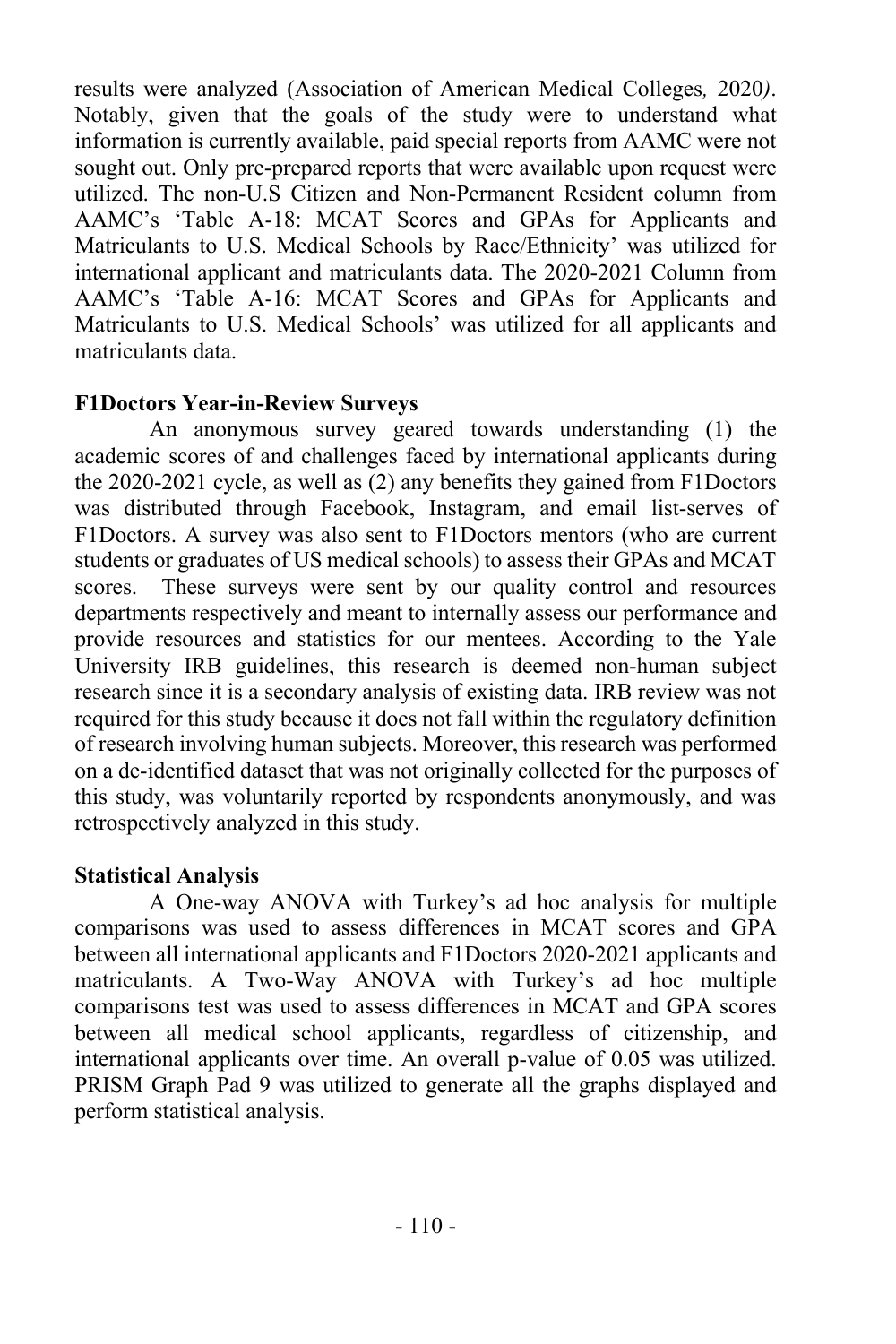#### **RESULTS**

### **Average GPA and MCAT Scores for International Matriculants and Applicants Are Higher Than All Applicants.**

Thirty-eight out of one hundred and ten F1 Doctors mentors responded to the F1Doctors year in review survey. The GPA and MCAT averages in 2020- 2021 were compared in **Fig 1** between international applicants, international matriculants, all applicants, all matriculants, F1Doctors mentees (pre-medical students applying to medical school), and F1Doctors mentors (current international students at a US medical school).

#### **Figure 1**

*Comparison of 2020-2021 applicants' and matriculants' GPA (A) and MCAT averages (B-F).*



*Note.* Graphs show Mean  $\pm$  SD. \*p<0.05, \*\*p<0.005, \*\*\*p<0.0005, \*\*\*\*p<0.0001 based on One-Way Anova with Turkey's ad hoc multiple comparisons test. The non-U.S Citizen and Non-Permanent Resident column from AAMC's 'Table A-18: MCAT Scores and GPAs for Applicants and Matriculants to U.S. Medical Schools by Race/Ethnicity' was utilized for international applicant and matriculants data. The 2020-2021 Column from AAMC's 'Table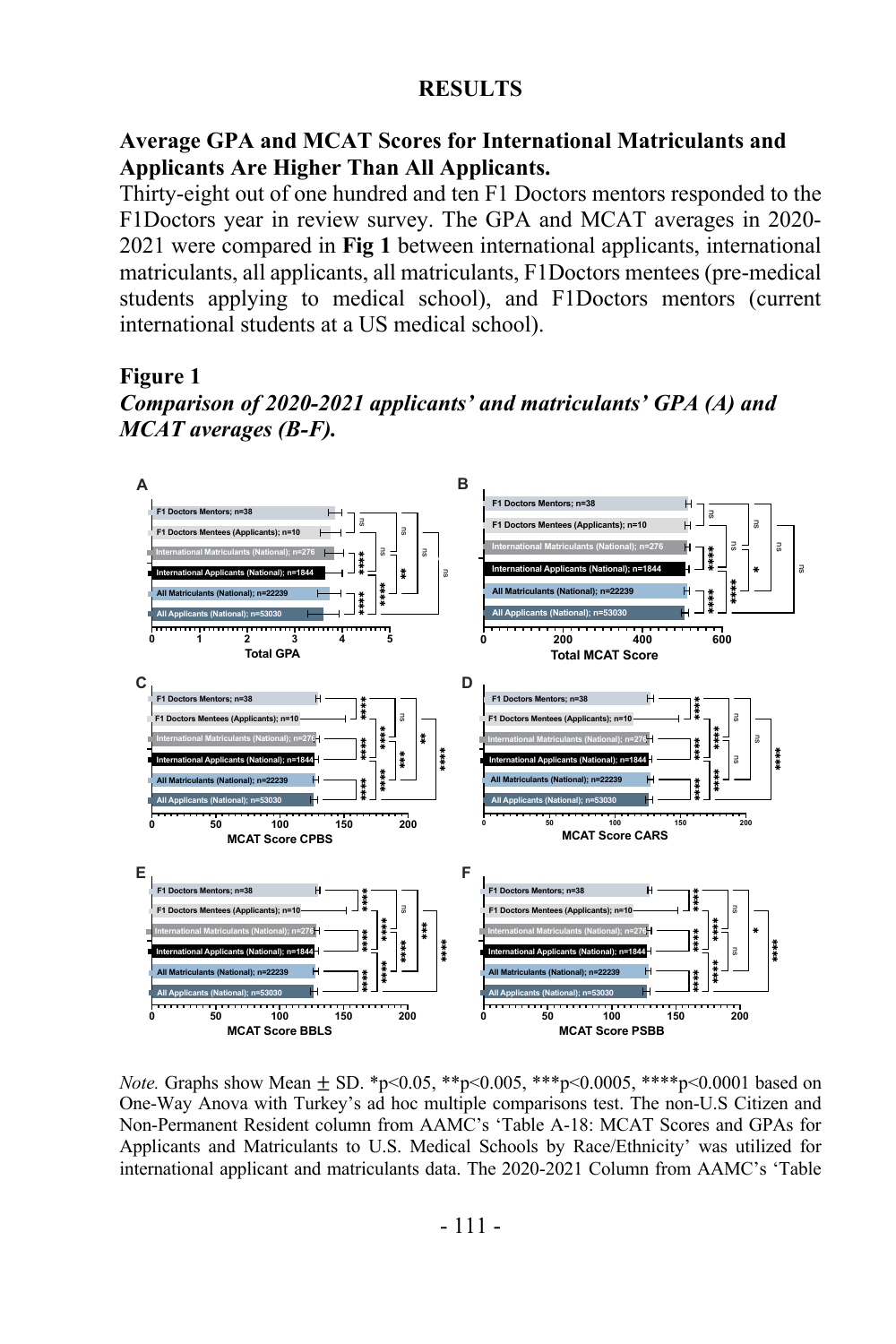A-16: MCAT Scores and GPAs for Applicants and Matriculants to U.S. Medical Schools' was utilized for all applicants and matriculants data.

\*Note: The F1Doctors mentors did not matriculate in the 2020-2021 academic year. They served as mentors for the applicants applying in the 2020-2021 cycle and thus were included in the analysis to gauge the academic scores of the mentors in comparison to all and international matriculants of this year.

First, using the AAMC yearly report, results showed that the average GPA of international matriculants in 2020-2021 was higher than that of all matriculants during that same period  $(3.83\pm0.19 \text{ vs } 3.73\pm0.24, \text{p}=0.0027)$ , and the average GPA of international applicants was also higher than that of all applicants  $(3.65\pm0.25 \text{ vs } 3.6\pm0.3 \text{ p} < 0.0001)$ . A similar trend was seen with MCAT total results in that the total score of international applicants was higher than that of all applicants (506.7 $\pm$ 9.4 vs 506.4 $\pm$ 9.2, p<0.0001) and the score of international matriculants was higher than that of all matriculants  $(513\pm6.2 \text{ vs } 511.5\pm6.5, \text{ p=0.0419}).$ 

#### **Figure 2**

*The academic scores of international medical applicants and matriculants over time*



*Note:* Graphs Show Mean ± SEM; . \*p<0.05, \*\*p<0.005, \*\*\*p<0.0005, \*\*\*\*p<0.0001 based on Two-Way Anova with Turkey's ad hoc multiple comparisons test. The 'Non-US Citizen of Permanent Resident' rows from AAMC's Table's A-16 to A-19: MCAT Scores and GPAs for Applicants and Matriculants to U.S. Medical Schools by Race/Ethnicity' was utilized for MCAT and GPA scores.

Based on survey results, F1Doctors mentees had lower scores on the individual MCAT sections compared to international applicants, however there was no significant difference in total MCAT score (513.8±6.1 vs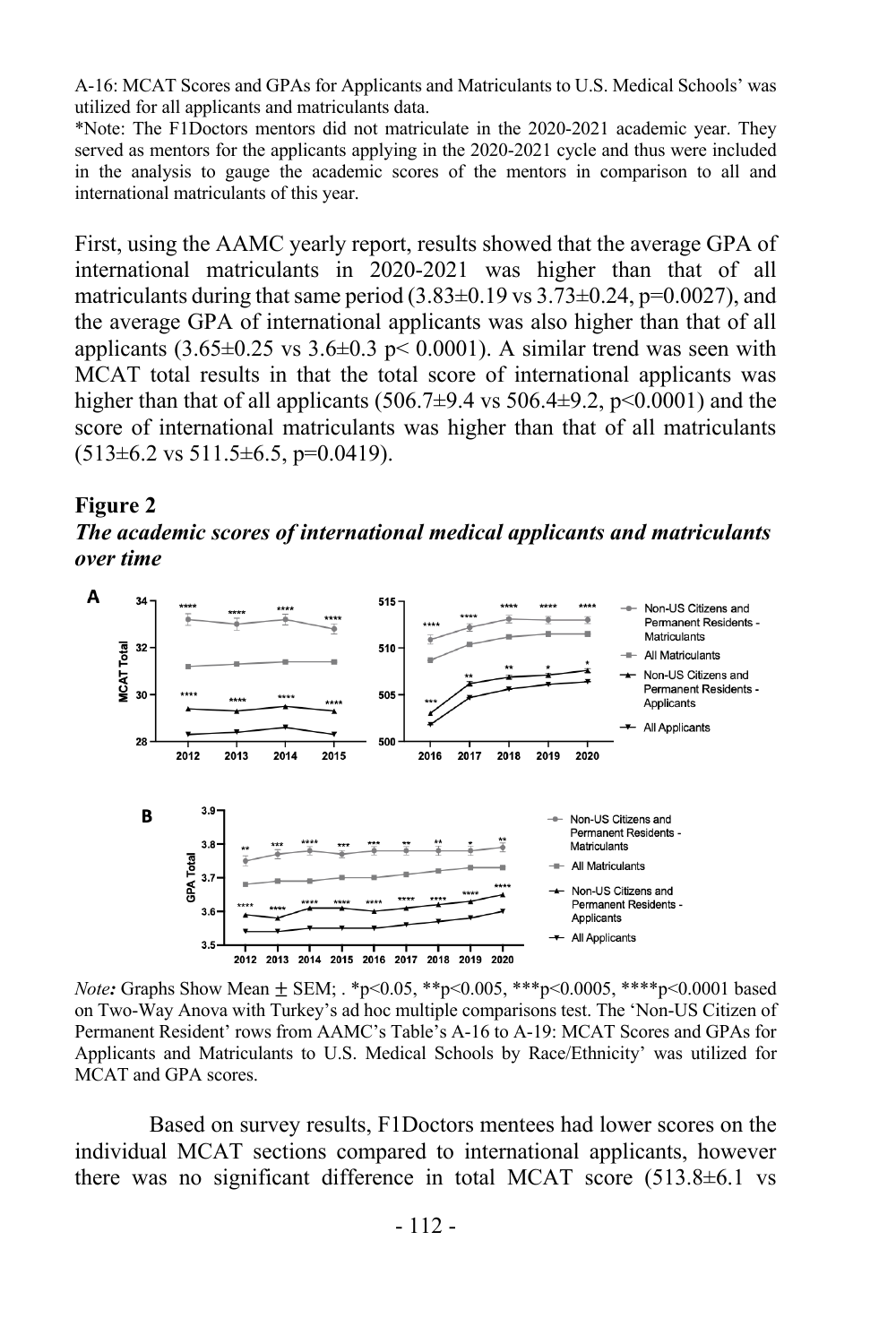507.6±9.4, p=0.194). Comparing the MCAT score and GPAs of all F1Doctors mentors with all international matriculants on the AAMC yearly review showed no significant difference (MCAT Score: 515.19±6.9 vs 513±6.2,  $p=0.672$ ; GPAs:  $3.85\pm0.14$  vs  $3.83\pm0.19$ , 0.9989).

These results are further substantiated by **Fig 2** which analyzes the academic scores of international students over time. Results in **Fig 2A** show an upward trend in MCAT score for both domestic and international applicants/matriculants since the exam change in 2016. Notably, MCAT scores of international students were shown to be significantly higher than that of domestic students for the past nine years in 2012-2016 before the test change and in 2016-2020 after the MCAT change. Similar results can be seen when analyzing the GPA over time with a consistently higher GPA for international students since 2012 (**Fig 2B)**. These trends suggest that academic statistics and standards have been consistently higher for non-US citizen applicants and matriculants compared to domestic applicants and matriculants, and that F1Doctors mentors are representative of all international matriculants from an MCAT and GPA standpoint.

### **Matriculation Rates of International Medical Students Has Been Historically Lower Compared to All Applicants.**

In the past four years, there has been a decrease in male international applicants, but their acceptance and matriculation rates remain high. Despite applying with a higher MCAT and GPA, **Fig 3A** which analyzes the landscape of international medical applicants over time shows that the percentage of international applicants that matriculate has been around 14% for non-US citizens and permanent residents compared to about 42% for domestic students since 2009, with no significant difference in the matriculation percentage between men and women in both the domestic and non-domestic groups (**Fig 3B**). Interestingly, over the past four years, there has been a greater number of female international applicants and first-time applicants compared to men (approximately 200 more females than males during 2020-2021 cycle**; Fig 3C**), however the difference in acceptances and matriculation between genders is less drastic (approximately 20 more females than males during 2020-2021 cycle; **Fig 3D**). The acceptance rate was also higher for men vs women (approximately 20% vs 17%). The reasons leading to these gender differences in these past four years are unknown, and notably, such major differences were not seen in 2009-2012 (data not shown).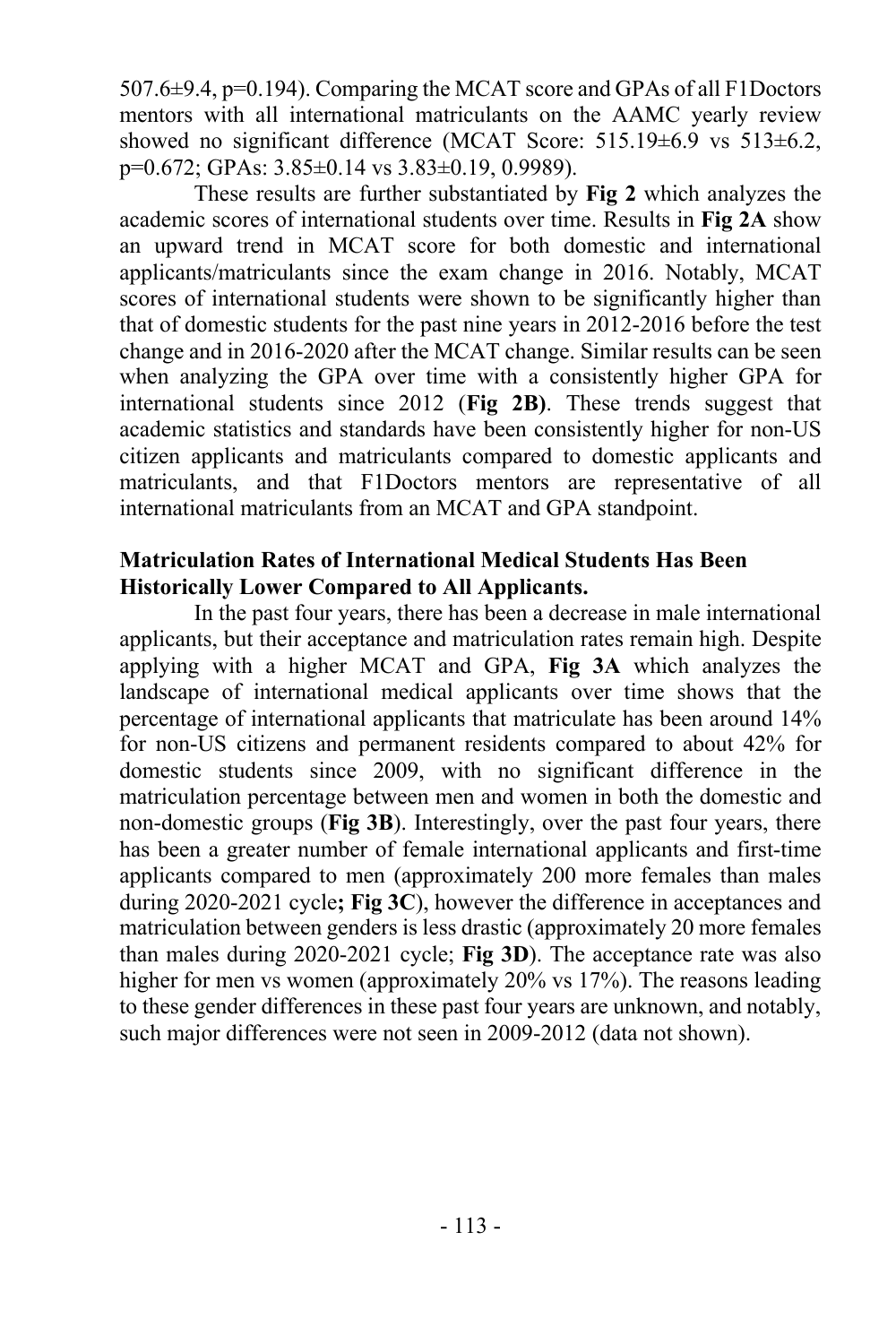**Figure 3.**  *The landscape of international medical applicants and matriculants over time*



- Applicants Men
- First-Time Applicants Men

applicant and matriculants data.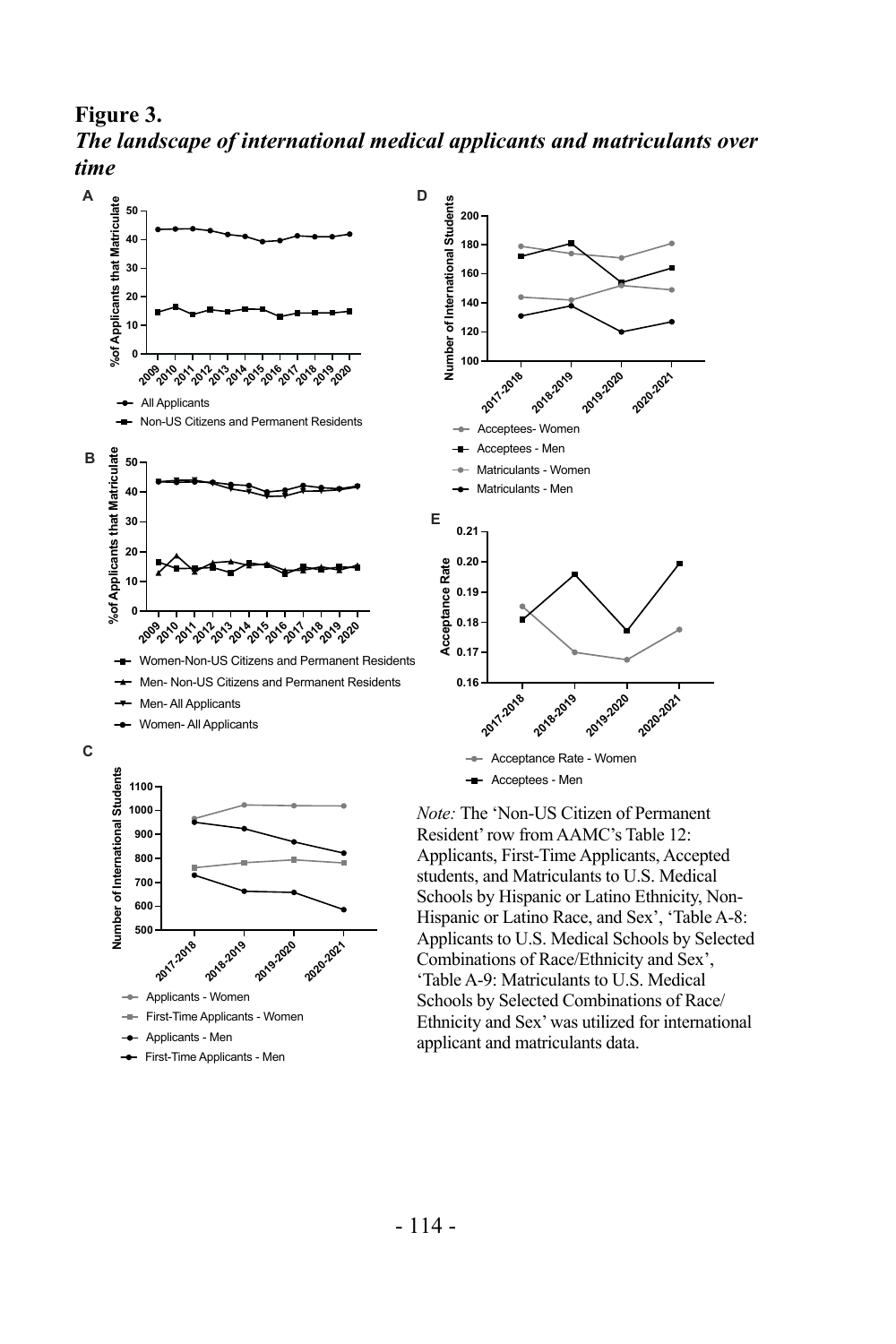### **The Majority of F1Doctors Mentees Received One or More Medical School Acceptances in the 2020–2021 Cycle.**

In the year since its founding, F1Doctors has grown to include 144 mentors from over 44 countries and has received over 900 mentorship requests as of July 2021. In the anonymous survey sent to mentees to assess the impact of F1Doctors on their 2020-2021 application cycle, ten mentees reported applying to medical schools during the 2020-2021 cycle. 70% of them attended a US accredited school for their undergraduate degree while 30% attended a Canadian university (**Fig 4A**). 30% of the F1Doctors mentees did not take a gap year between their undergraduate degree and medical school while 70% did take a gap year dedicated to higher education or to work (**Fig 4B**). Moreover, **Fig 4C** shows that about 50% of mentees applied to over 20 US medical schools during the 2020-2021 application cycle, with about 60% applying solely to MD programs (**Fig 4D)**. Outcomes from the 2020- 2021 cycle for F1Doctors mentees show that 60% of the applicants have received one or multiple acceptances while about 40% of the mentees will be reapplying in the next cycle (**Fig 4E**).

# **Figure 4**

# *Characteristics and outcomes from F1Doctors mentees that applied to medical schools in the 2020-2021 application cycle*



*Note:* N=10 for all graphs. Figures A-E show responses to the year in review survey.

# **The Factors That Correlated Positively with Acceptances Include the Number of Interviews, GPA, Total MCAT Scores, and Self-Reported Sense of Receiving Enough Information About Medical Schools.**

 Delving into the different factors that are correlated with receiving acceptances for F1Doctors mentees, **Fig 5** suggests a positive correlation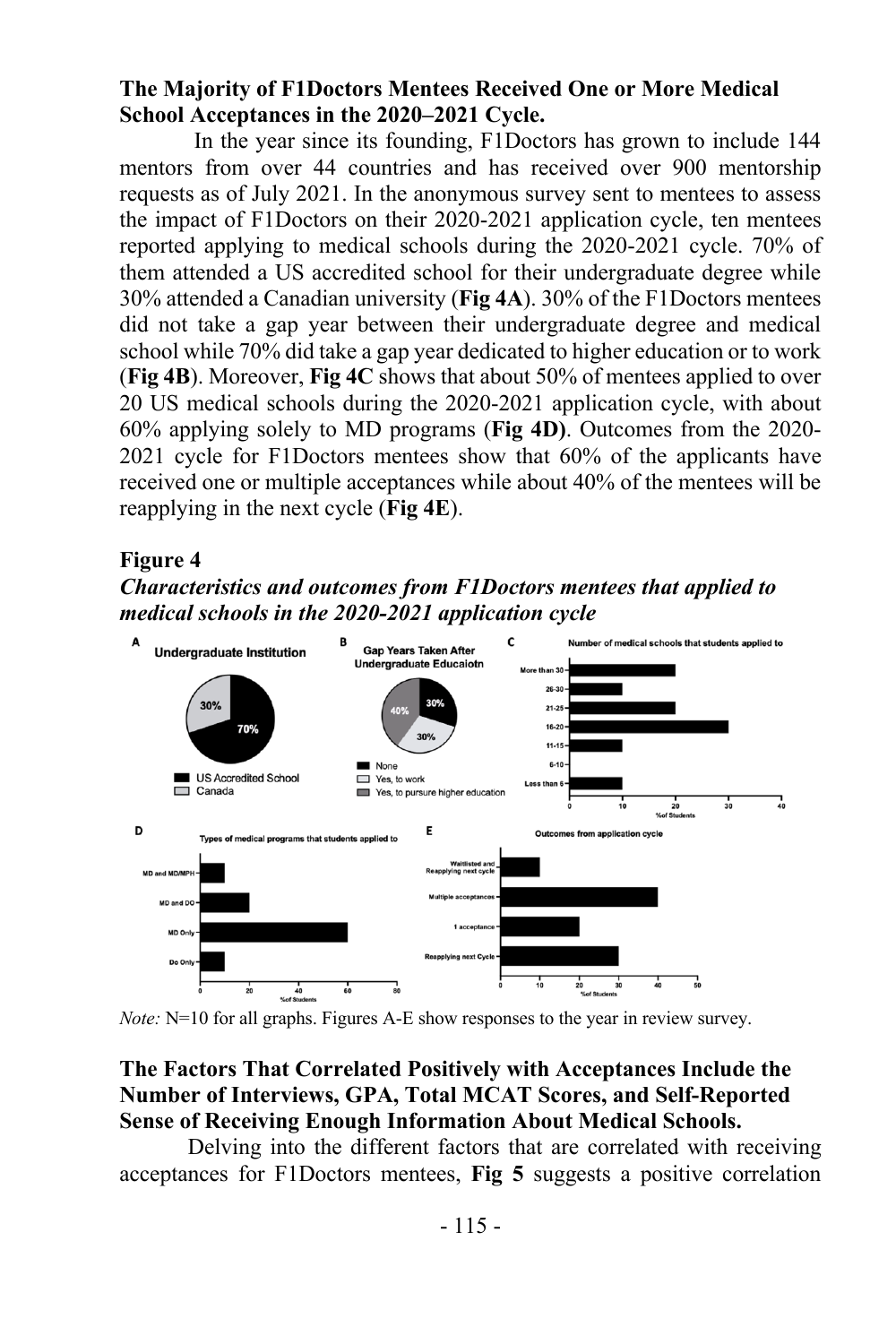between the number of interviews and the number of acceptances  $(R^2)$  $=0.9553$ ,  $p<0.0001$ ) in that the more interviews an F1Doctors mentee received, the more acceptances the mentee was sent. A weaker but significant positive correlation was also found between the undergraduate GPA and the number of acceptances ( $R^2$  = 0.5259, p=0.0176), and between the total MCAT and the number of acceptances  $(R^2 = 0.4229, p=0.0418)$ . To assess if applicants felt they had enough mentorship, enough extracurricular opportunities, and enough information about medical schools, a likert-scale (1-5) was used. No significant correlation was found between the number of acceptances and self-reported sense of having enough extracurricular activities or sense of having enough mentorship. **Fig 5F** shows that the more mentees felt like they received enough information about US medical schools, the more likely they were to receive acceptances ( $R^2 = 0.4326$ , p=0.0387). This confirms the importance of outreach and access to information for international students which remains one of the primary missions of F1Doctors.

#### **Figure 5**

*Factors that correlated with the number of acceptances that F1Doctors mentees received in the 2020-2021 application cycle.* 



*Note:* Graphs show best fit lines with 95% confidence intervals.  $R<sup>2</sup>$  and p-values based on simple linear regression analysis.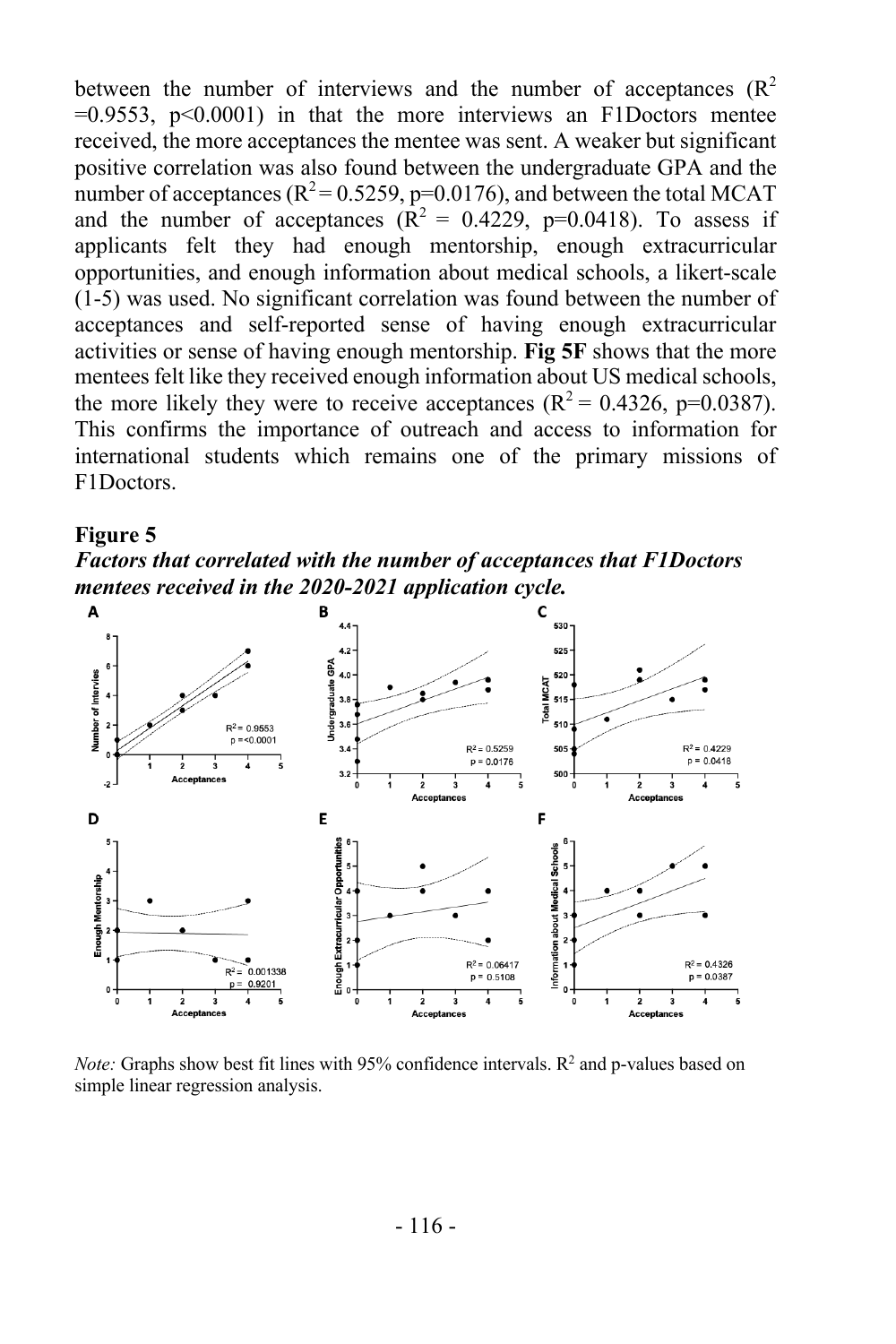**F1Doctors Mentees Reported Facing Numerous Challenges During the 2020–2021 Application Cycle with Limitations of Extracurricular Opportunities, Finding Mentors to Help with the Application Cycle, and Finding Programs That Accept International Student Being the Most Important Challenges.** 

F1Doctors was founded to help mentees access relevant information related to the medical school application process. F1Doctors mentees reported numerous challenges during the 2020-2021 application cycle **(Fig 6)**. While this application cycle was the first one since the COVID-19 pandemic, only 20% of mentees reported COVID-19 related challenges as primary barriers during the application cycle. The main obstacles faced by mentees were related to their international student status including finding programs that accept international students (78%), finding mentors to help with the application cycle (56%), limitations to engage in extracurricular activities due to the non-resident status (67%), as well as cost of medical school (56%) and application (44%). F1Doctors was reported to help mentees most with finding information about the application process (67%), finding mentors to help with the application cycle (67%), and finding programs that accept international students (50%). This further confirms the crucial importance of F1Doctors mentorship to help international applicants navigate the barriers of admission to US medical schools across the country.

#### **Figure 6**

*Self-reported challenges faced by F1Doctors Mentees in the 2020-2021 Application cycle and factors that F1 Doctors platform and/or its mentors were reported to have helped with.* 



*Note:* N=10 for all challenges faced, N=6 for Helped by F1Doctors.

- 117 -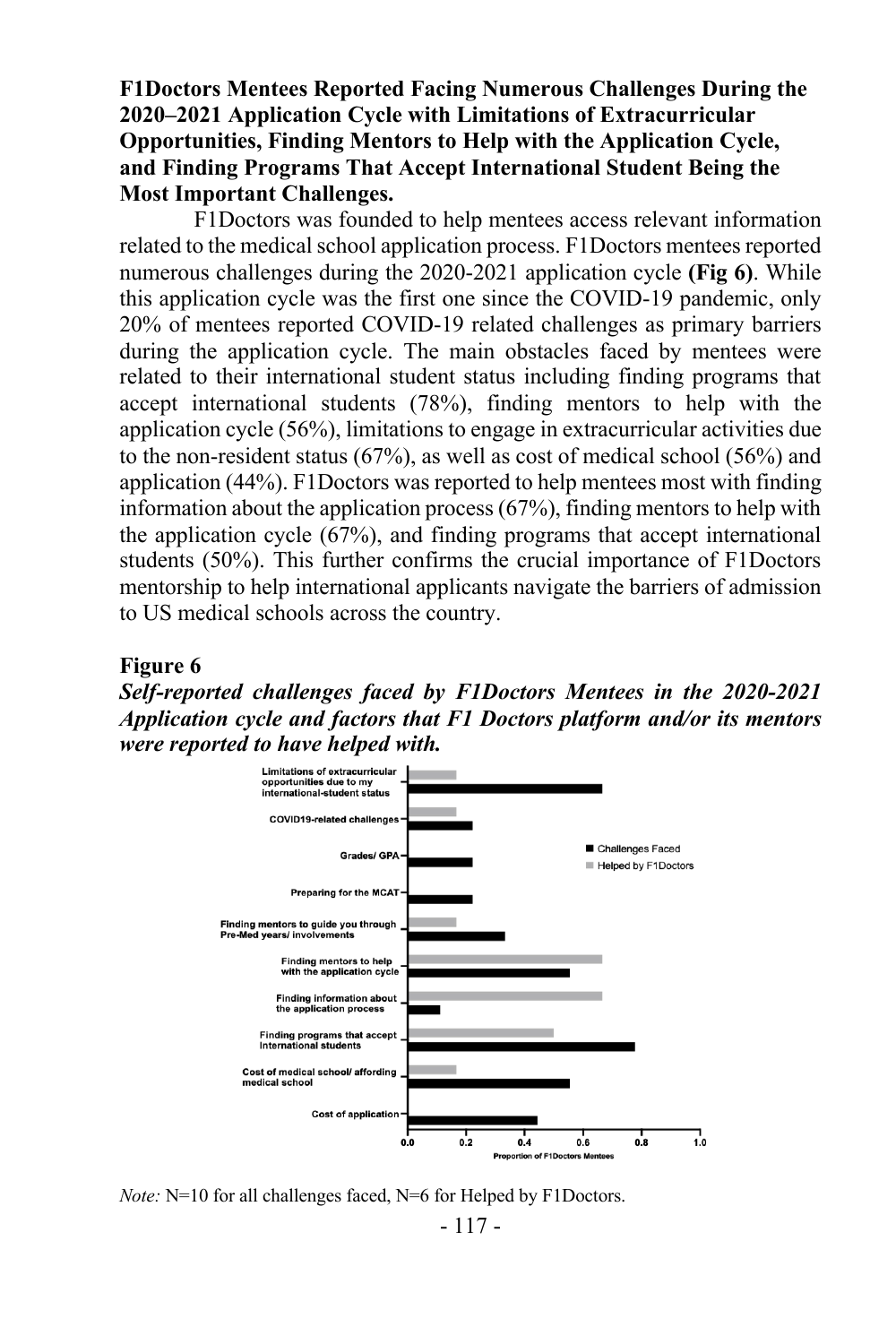### **DISCUSSION AND CONCLUSIONS**

Our results show that international matriculants and applicants have a higher GPA/MCAT (513 $\pm$ 6.2 vs 511.5 $\pm$ 6.5, p=0.0419) compared to all matriculants and applicants at the national level. Additionally, higher MCAT score, and GPA correlated with higher number of acceptances among the 2020-2021 applicants. Higher GPA and MCAT scores for international applicants compared to the national average can be explained by the limited number of medical schools that international students can apply to. Of the 42 MD schools that accept international students, 64.2% are private (Association of American Medical Colleges, 2022.). Furthermore, of all the 42 MD programs, 38% are ranked in the top 20 MD programs by *US News*. These schools are known to have higher GPA and MCAT requirements thus skewing the admission criteria for international applicants (*U.S. News*, 2022). As a result, we speculate that international students self-select for higher GPA and MCAT scores prior to entering the competitive application cycle.

From 2019-2020 to 2020-2021, there was a 4.6% decrease in applicants who are not legal residents of the US compared to a 0.6% decrease in total applicants (Association of American Medical Colleges*,* 2020). However, there was a 5.6% increase in the number of the international applicants that matriculated to medical schools, compared to a 1.7% increase in total matriculants. This could potentially be due to the higher academic scores of international applicants. Other factors could also be at play such as an increase in the number of international students that schools are willing to accept, the effects of the COVID-19 pandemic, an increase in the aid being offered to enable accepted international students to matriculate, or/and changes in school policies. Further research into the factors behind the increase in the matriculation rate is required Additionally, despite an increase in matriculation over the year, the overall matriculation rates are still significantly lower (approximately 14%) than national averages (41.9%), and the factors that contribute to this are likely multi-factorial and have not been studied.

Interestingly, over the past four years, there seems to be a decrease in male international applicants and an increase in female international applicants. However, there is less of a difference in acceptance and matriculation rates between genders. Studies have examined academic performance differences between genders and do not show a clear pattern in the distribution of medical school and clerkship test scores among genders (Bibbo et al., 2015; Dixon, 2015; Violato et al., 2020). One potential explanation could be that the decrease in male applicants may stem from a self-selection bias if only male applicants with more competitive scores and resumes are applying. Since international students test scores data stratified by gender is not made available by the AAMC, there is no definitive claim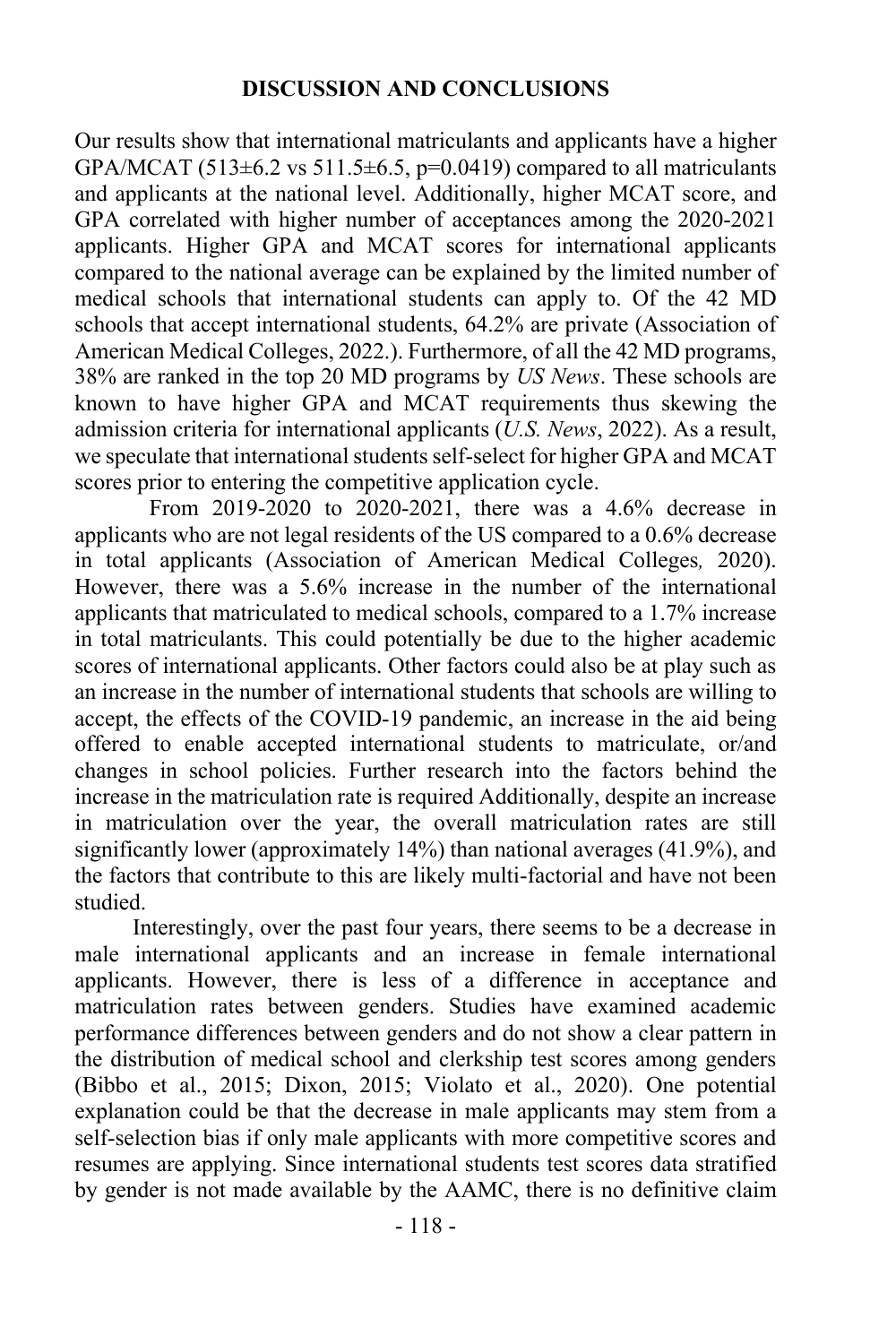that can explain this trend. Future test score data stratified by gender for international students would be needed to further rationalize this trend.

### **Impact of F1Doctors Mentoring Program**

The year in review for F1Doctors showed that all mentees who utilized the services of F1Doctors and connected with a mentor, graduated from US or Canadian based undergraduate institutions, and took gap years. Only a small percent reported challenges with their GPA or MCAT, in line with the national data suggesting higher academic standing among international applicants. Additionally, GPA and MCAT scores were significantly correlated with the number of acceptances, highlighting the importance of high academic standing among international medical students. Almost 60% of the mentees were accepted to at least one medical school. This is greater than the national average of approximately 20% acceptance rate for international students **(Fig 3E)**. Further empirical evaluation is needed to understand whether F1Doctors played a role. Interestingly, the F1Doctor's mentees also had a greater matriculation rate (60%) than the national average (42%), although no conclusions can be drawn from this difference given the limitations of sample size and selection bias discussed further in the text (Association of American Medical Colleges, 2022). Moreover, while mentorship and lack of extracurricular activities were considered major challenges by the mentees, these challenges did not correlate with being accepted to medical schools. Nevertheless, they are important factors that should be considered in any future studies or initiatives targeting international pre-medical students.

In addition to the limitations regarding extracurricular opportunities, mentees reported challenges related to mentorship during the application cycle, information about the application cycle, and cost of medical schools and applications. A 2017 qualitative study by Hadinger focusing on underrepresented minorities in medical school admissions identified perceived fit, prior experience, having mentors and encouragement, a drive to help others, a passion for science and the benefits of the career as the most common motivators for unrepresented minorities to apply to medical school (Hadinger, 2017). On the flip side, lack of information, guidance, adequate resources, advising, social support, and financial and academic factors were identified as the main hurdles to applying (Hadinger, 2017). Many of those barriers are shared with challenges identified in our survey, suggesting that the low representation of international medical students might play a critical role in the challenges they face. The mentees reported that F1Doctors was able to assist with mentorship and resources, further highlighting the need for platforms like F1Doctors. Numerous case studies have previously validated the effectiveness of mentorship in recruiting and retaining unrepresented minorities (Dahlberg & Byars-Winston, 2019; Louissaint et al., 2021).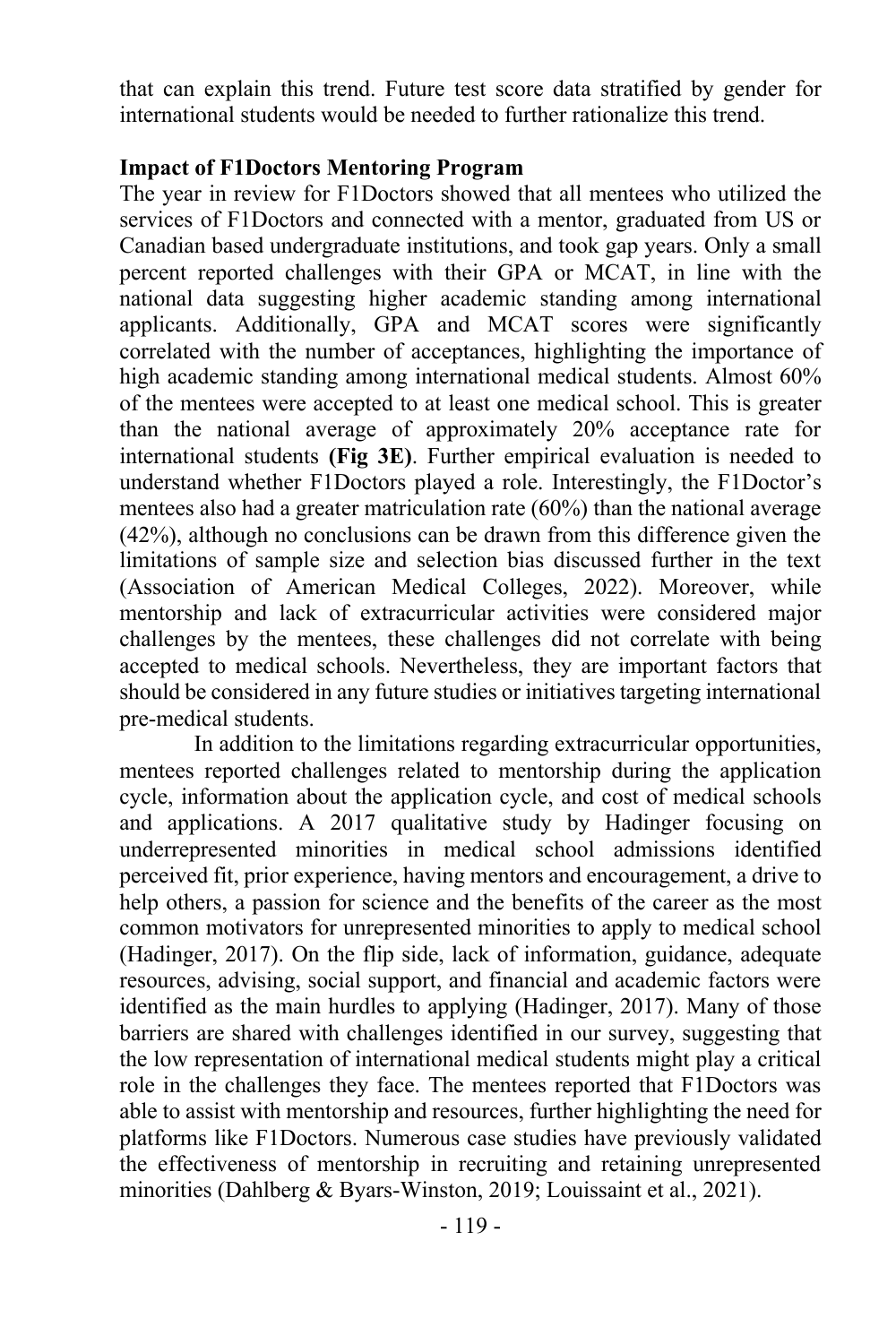As the US population continues to diversify, the diversity of healthcare professionals has yet to follow suit. International applicants have the potential to change the landscape of the healthcare in the US by providing culturally competent care in multiple different languages. Currently, numerous hurdles exist for international students applying to medical schools in the US including a lack of access to financial resources and mentorship. F1Doctors, a newly created peer-to-peer online mentorship platform, can alleviate the lack of support international students experience. Further research is necessary to truly understand why there is a decrease in international students in medical schools, why the matriculation rate into medical schools is much lower than the national average, and how F1Doctors can be leveraged to create long lasting and systemic change.

### **Limitations of Our Study**

Our study has several limitations. With only ten medical school applicants and 38 mentors participating in our internal and non-validated surveys, and potential differences between our applicants and international applicants with regards to MCAT-sub scores, our data were not generalizable to the entire population of international medical students. Moreover, participants were recruited through social media advertising and the mentees sought out help from our mentors. These factors could contribute to selfselection bias for those who had favorable interactions with F1Doctors and those who needed additional mentorship/resources. This study is meant to serve as a proof-of-concept to illustrate the need for more international student mentorship and resources, and future research efforts through F1Doctors will aim to minimize bias through increasing our sample size, improving our data collection methodologies, and utilizing validated surveys. We suggest future studies that include the interviews with medical students, administrators, and mentors who participated in F1Doctors to understand the landscape better. As F1Doctors continues to grow and more internationals have access to admissions guidance, this could translate to increased matriculation rates of international students at US medical schools across the country.

#### **REFERENCES**

- Al-Akchar, M., Salih, M., & Fanari, Z. (2021). USMLE step 1 pass/fail: The impact on international medical graduates. *Avicenna Journal of Medicine*, *11*(1), 40–41. https://doi.org/10.4103/ajm.ajm\_154\_20
- American Association of Colleges of Osteopathic Medicine. (2022). *International students*. Choose DO. https://choosedo.org/international-students/
- American Medical Association*.* (2022). *International Medical Graduates (IMG) toolkit: Types of visas & FAQs*. (n.d.). https://www.ama-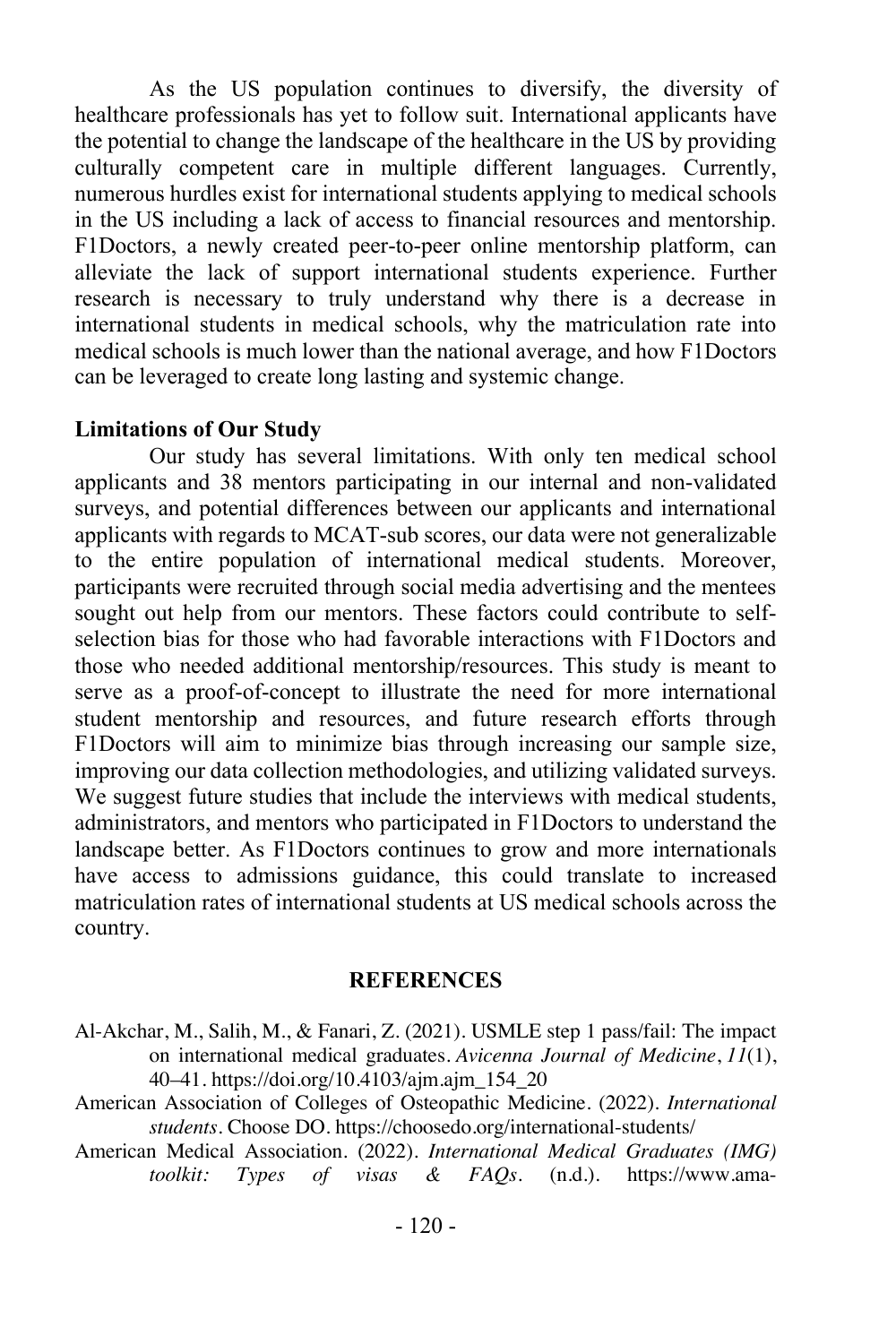assn.org/education/international-medical-education/international-medicalgraduates-img-toolkit-types-visas

- Aspiring Docs. (n.d.). *Applying to medical school as an international applicant*. https://students-residents.aamc.org/applying-medical-school/applyingmedical-school-international-applicant
- Association of American Medical Colleges (2020). *FACTS*. AAMC. https://www.aamc.org/data-reports/students-residents/interactivedata/2021-facts-applicants-and-matriculants-data
- Association of American Medical Colleges. (2022). *Medical school admission requirements for applicants*. https://students-residents.aamc.org/medicalschool-admission-requirements/medical-school-admission-requirementsapplicants
- Belford, N. (2017). International students from Melbourne describing their crosscultural transitions experiences: Culture shock, social interaction, and friendship development. *Journal of International Students*, *7*(3), 499–521. https://doi.org/10.32674/jis.v7i3.206
- Bibbo, C., Bustamante, A., Wang, L., Friedman, F., Jr, & Chen, K. T. (2015). Toward a better understanding of gender-based performance in the obstetrics and gynecology clerkship: Women outscore men on the NBME subject examination at one medical school. *Academic Medicine: Journal of the Association of American Medical Colleges*, *90*(3), 379–383. https://doi.org/10.1097/acm.0000000000000612
- Byrne, E., Brugha, R., & McGarvey, A. (2019). "A melting pot of cultures" challenges in social adaptation and interactions amongst international medical students. *BMC Medical Education*, *19*(1), 86. https://doi.org/10.1186/s12909-019-1514-1
- Capers, Q., McDougle, L., & Clinchot, D. M. (2018). Strategies for achieving diversity through medical school admissions. *Journal of Health Care for the Poor and Underserved*, *29*(1), 9–18. https://doi.org/10.1353/hpu.2018.0002
- Dahlberg, M. L., & Byars-Winston, A. (2019). In *The Science of Effective Mentorship in STEMM*. https://doi.org/10.17226/25568
- Datta, J., & Miller, B. M. (2012). International students in United States' medical schools: does the medical community know they exist? *Medical Education Online*, *17*(1), 15748. https://doi.org/10.3402/meo.v17i0.15748
- Datta, J., Zaydfudim, V., & Terhune, K. P. (2013). General surgery residency after graduation from U.S. medical schools: visa-related challenges for the international citizen: Visa-related challenges for the international citizen. *JAMA Surgery*, *148*(3), 292–294. https://doi.org/10.1001/jamasurg.2013.1365
- Dixon, D. (2015). Comparison of COMLEX-USA scores, medical school performance, and preadmission variables between women and men. *The Journal of the American Osteopathic Association*, *115*(4), 222–225. https://doi.org/10.7556/jaoa.2015.044
- Duffield, K. E., & Spencer, J. A. (2002). A survey of medical students' views about the purposes and fairness of assessment: Students' views about assessment. *Medical Education*, *36*(9), 879–886. https://doi.org/10.1046/j.1365-2923.2002.01291.x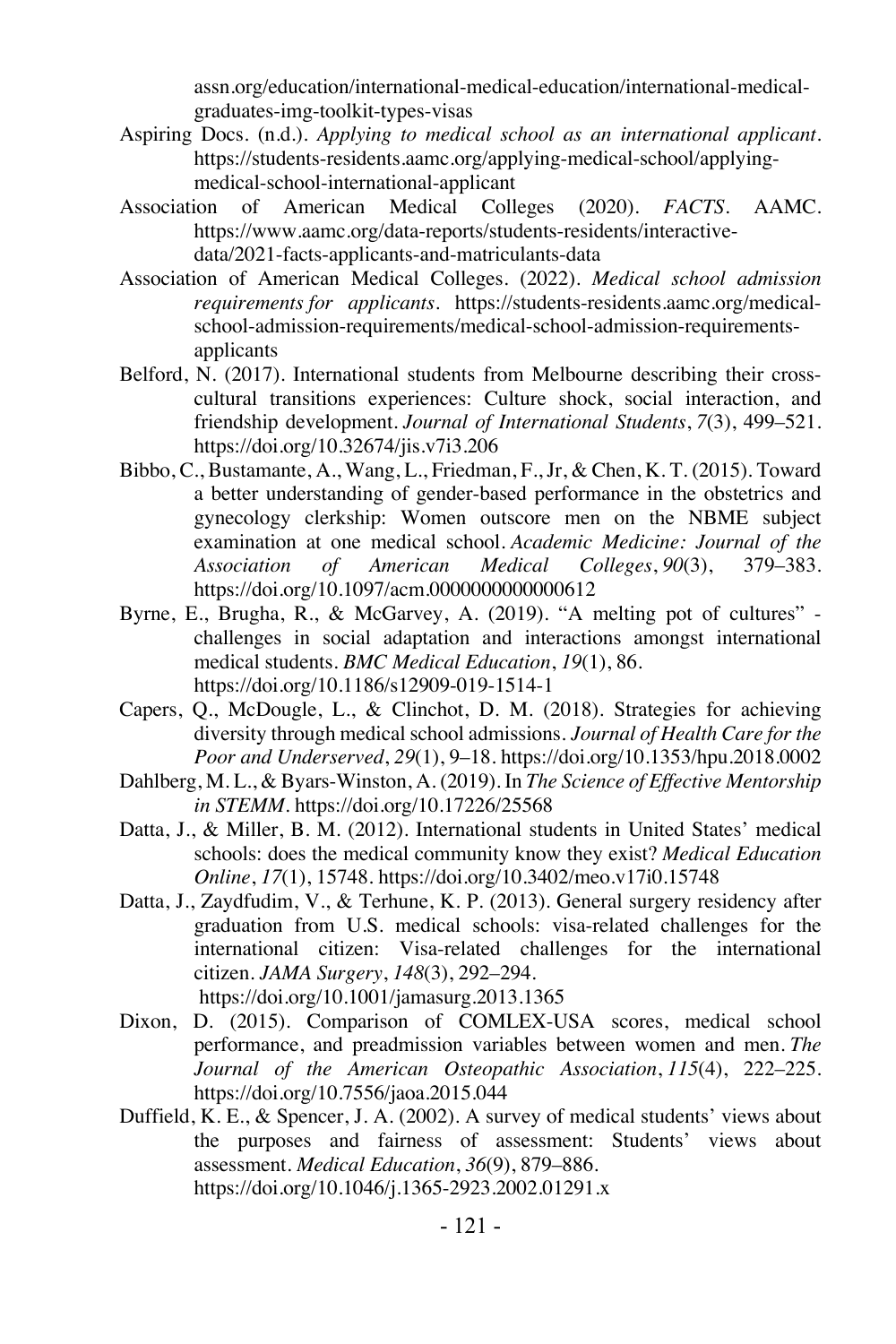Educational Commission for Foreign Medical Graduates. (2022*).*  https://www.ecfmg.org/resources/data-residency-match.html

- F-1 Doctors. (2022). *Mentorship for international students*. https://www.f1doctor.com/
- Hadinger, M. A. (2017). Underrepresented minorities in medical school admissions: A qualitative study. *Teaching and Learning in Medicine*, *29*(1), 31–41. https://doi.org/10.1080/10401334.2016.1220861
- Hallock, J. A., & Kostis, J. B. (2006). Celebrating 50 years of experience: an ECFMG perspective. *Academic Medicine: Journal of the Association of American Medical Colleges*, *81*(12 Suppl), S7-16. https://doi.org/10.1097/01.ACM.0000243344.55996.1e
- Hill, K. A., Samuels, E. A., Gross, C. P., Desai, M. M., Sitkin Zelin, N., Latimore, D., Huot, S. J., Cramer, L. D., Wong, A. H., & Boatright, D. (2020). Assessment of the prevalence of medical student mistreatment by sex, race/ethnicity, and sexual orientation. *JAMA Internal Medicine*, *180*(5), 653–665. https://doi.org/10.1001/jamainternmed.2020.0030
- Huhn, D., Huber, J., Ippen, F. M., Eckart, W., Junne, F., Zipfel, S., Herzog, W., & Nikendei, C. (2016). International medical students' expectations and worries at the beginning of their medical education: a qualitative focus group study. *BMC Medical Education*, *16*(1), 33. https://doi.org/10.1186/s12909- 016-0549-9
- Huhn, D., & Nikendei, C. (2018). International students support and integration initiatives at Medical Faculties in Germany. *GMS Journal for Medical Education*, *35*(5), Doc62. https://doi.org/10.3205/zma001208
- Institute of International Education. (2020). *IIE Open Doors*. https://opendoorsdata.org/
- Jolly, P., Garrison, G., Boulet, J. R., Levitan, T., & Cooper, R. A. (2008). Three pathways to a physician career: applicants to U.S. MD and DO schools and U.S. Citizen applicants to international medical schools. *Academic Medicine: Journal of the Association of American Medical Colleges*, *83*(12), 1125–1131. https://doi.org/10.1097/ACM.0b013e31818c6445
- Korpershoek, H., King, R. B., McInerney, D. M., Nasser, R. N., Ganotice, F. A., & Watkins, D. A. (2021). Gender and cultural differences in school motivation. *Research Papers in Education*, *36*(1), 27–51. https://doi.org/10.1080/02671522.2019.1633557
- Lett, E., Orji, W. U., & Sebro, R. (2018). Declining racial and ethnic representation in clinical academic medicine: A longitudinal study of 16 US medical specialties. *PloS One*, *13*(11), e0207274. https://doi.org/10.1371/journal.pone.0207274
- Louissaint, J., May, F. P., Williams, S., & Tapper, E. B. (2021). Effective mentorship as a means to recruit, retain, and promote underrepresented minorities in academic gastroenterology and hepatology. *The American Journal of Gastroenterology*, *116*(6), 1110–1113. https://doi.org/10.14309/ajg.0000000000001125
- Merritt, R., Baird, J., & Clyne, B. (2021). Demographics and career intentions of graduates of combined baccalaureate–MD programs, 2010–2017: An analysis of AAMC graduation questionnaire data: An analysis of AAMC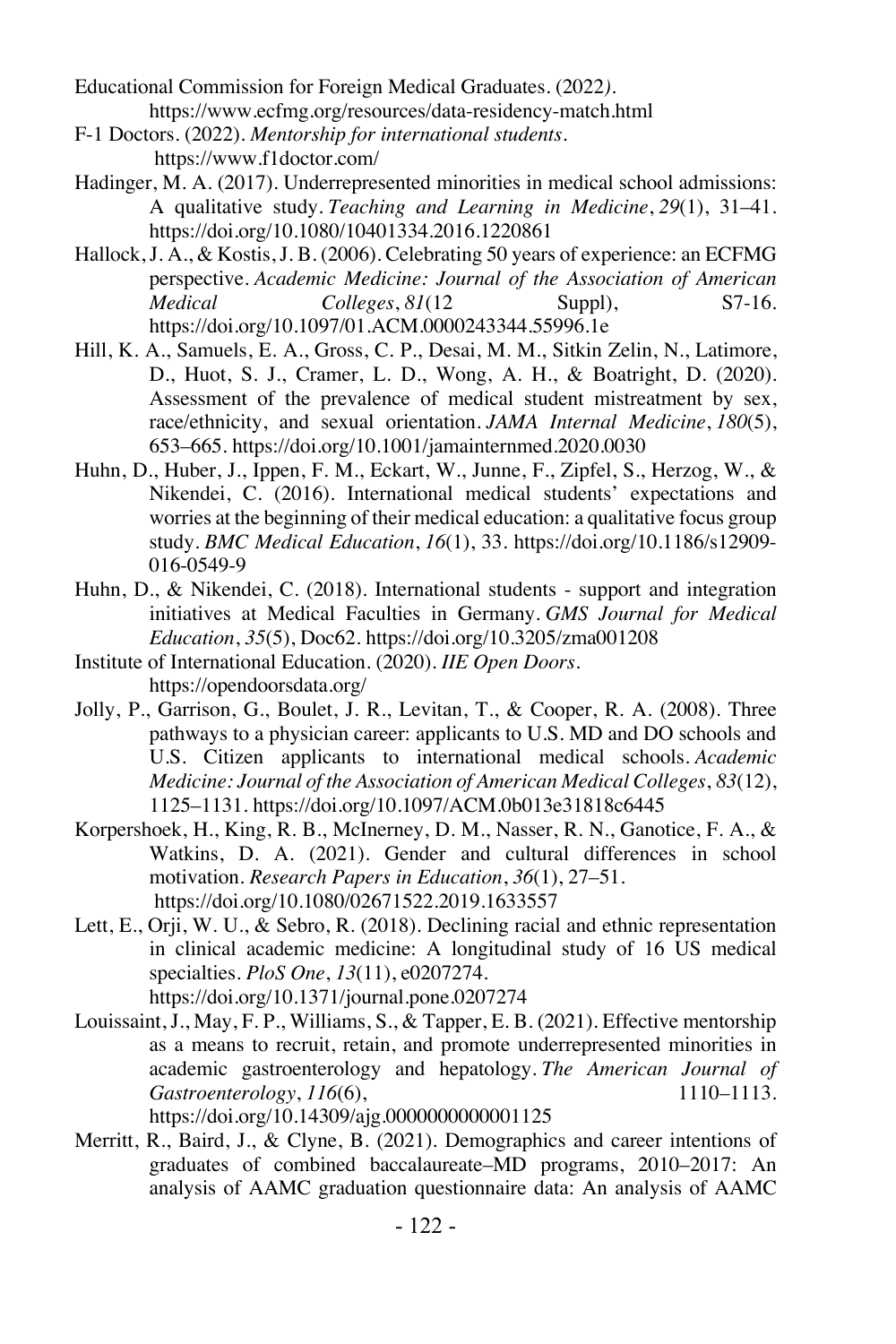graduation questionnaire data. *Academic Medicine: Journal of the Association of American Medical Colleges*, *96*(1), 108–112. https://doi.org/10.1097/acm.0000000000003576

- Monroe, A., Quinn, E., Samuelson, W., Dunleavy, D. M., & Dowd, K. W. (2013). An overview of the medical school admission process and use of applicant data in decision making: What has changed since the 1980s? *Academic Medicine: Journal of the Association of American Medical Colleges*, *88*(5), 672–681. https://doi.org/10.1097/acm.0b013e31828bf252
- MPOWER Financing. (2020, February 3). *Fund your dreams on your own.*  MPOWER Financing. https://www.mpowerfinancing.com/about-us/
- National Academies of Sciences, Engineering, and Medicine, Policy and Global Affairs, Board on Higher Education and Workforce, & Committee on Effective Mentoring in STEMM. (2020). *The Science of Effective Mentorship in STEMM* (M. L. Dahlberg & A. Byars-Winston, Eds.). National Academies Press.
- Newsome, L. K., & Cooper, P. (2016). International Students' Cultural and Social Experiences in a British University: "Such a hard life [it] is here". *Journal of International Students*, *6*(1), 195-215. https://doi.org/10.32674/jis.v6i1.488
- Nilsson, P. A., & Ripmeester, N. (2016). International Student Expectations: Career Opportunities and Employability. *Journal of International Students*, *6*(2), 614-631. https://doi.org/10.32674/jis.v6i2.373
- O'Connell, T. F., Ham, S. A., Hart, T. G., Curlin, F. A., & Yoon, J. D. (2018). A national longitudinal survey of medical students' intentions to practice among the underserved. *Academic Medicine: Journal of the Association of American Medical Colleges*, *93*(1), 90–97. https://doi.org/10.1097/ACM.0000000000001816
- Parker, T. D. What the World Needs Now: Cross-National Student Loan Programs. *The Journal of the New England Board of Higher Education*, *21*, 18-19.
- Pinsky, W. W. (2017). The Importance of International Medical Graduates in the United States. *Annals of Internal Medicine*, *166*(11), 840-841. https://doi.org/10.7326/M17-0505
- Prodigy Finance. (2022) *Flexible international student loans*. https://prodigyfinance.com/
- Stilt. (2022.). *Loans for immigrants and underserved*. https://www.stilt.com/
- Student and exchange visitor program. (2020). *2020 SEVIS by the numbers report*. Ice.Gov. https://www.ice.gov/doclib/sevis/pdf/sevisBTN2020.pdf
- Sanyal, B. C., Martin, Michaela. (2*006*). Financing higher education: international perspectives.
- Smith, M. M., Rose, S. H., Schroeder, D. R., & Long, T. R. (2015). Diversity of United States medical students by region compared to US census data. *Advances in Medical Education and Practice*, *6*, 367–372. https://doi.org/10.2147/AMEP.S82645
- U.S. News. (2022). 2022*Best Medical Schools: Research*. https://www.usnews.com/best-graduate-schools/top-medical-schools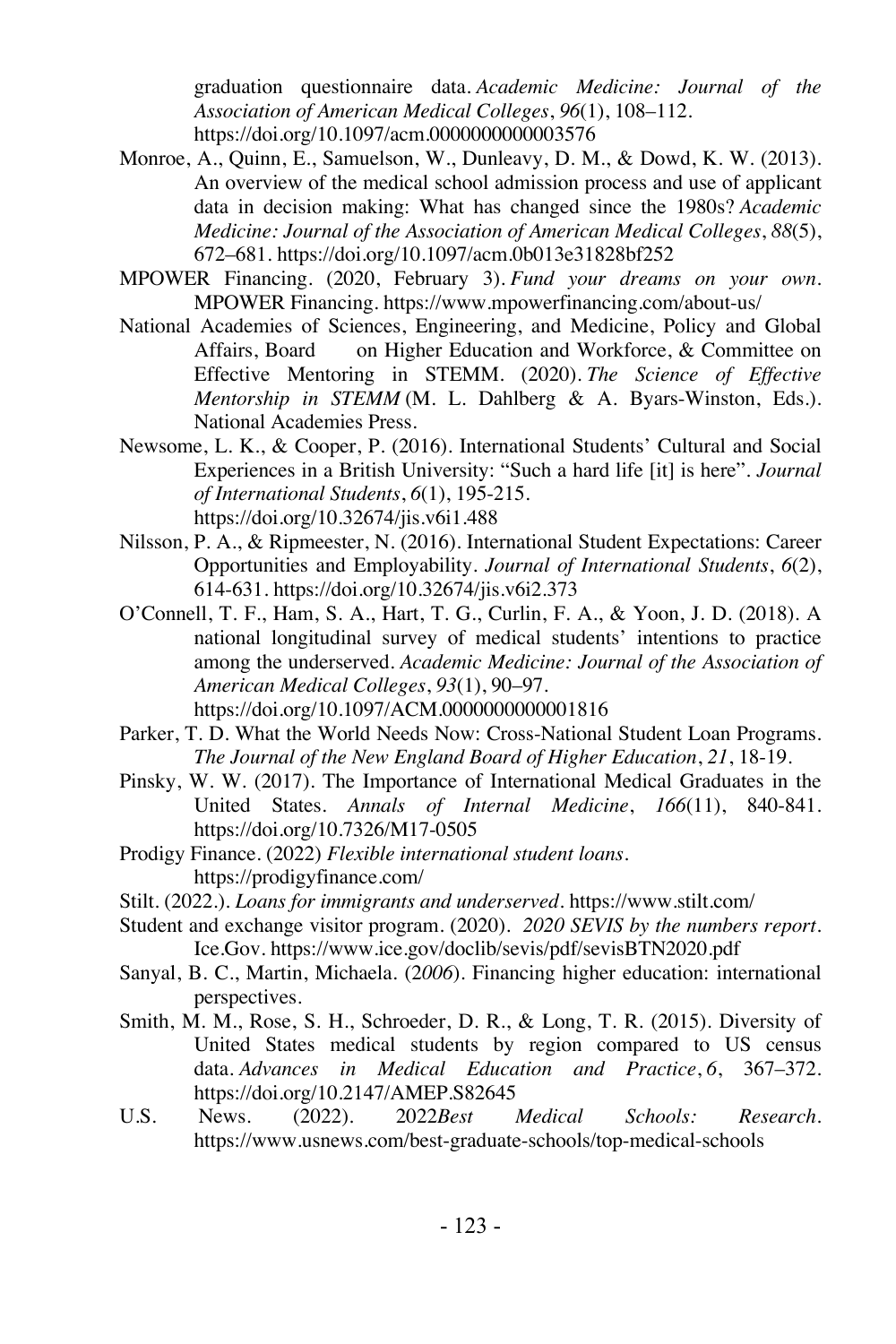- van de Vijver, F. J. R. (2007). Cultural and gender differences in gender-role beliefs, sharing household task and child-care responsibilities, and well-being among immigrants and majority members in the Netherlands. *Sex Roles*, *57*(11–12), 813–824. https://doi.org/10.1007/s11199-007-9316-z
- Vick, A. D., Baugh, A., Lambert, J., Vanderbilt, A., Ingram, E., Garcia, R., & Baugh, R. (2018). Levers of change: a review of contemporary interventions to enhance diversity in medical schools in the USA. *Advances in Medical Education and Practice*, *9*, 53–61. https://doi.org/10.2147/amep.s147950
- Violato, C., Gauer, J. L., Violato, E. M., & Patel, D. (2020). A study of the validity of the new MCAT exam. *Academic Medicine: Journal of the Association of American Medical Colleges*, *95*(3), 396–400. https://doi.org/10.1097/ACM.0000000000003064
- Wang, Y., Li, T., Noltemeyer, A., Wang, A., & Shaw, K. (2018). Cross-cultural adaptation of international college students in the United States. *Journal of International Students*, *8*(2), 821–842. https://doi.org/10.32674/jis.v8i2.116
- Yilmaz, N. D., Sahin, H., & Nazli, A. (2020). International medical students' adaptation to university life in Turkey. *International Journal of Medical Education*, *11*, 62-72. https://doi.org/10.5116/ijme.5e47.d7de
- Zavlin, D., Jubbal, K. T., Noé, J. G., & Gansbacher, B. (2017). A comparison of medical education in Germany and the United States: from applying to medical school to the beginnings of residency. *German Medical Science: GMS e-Journal*, *15*, Doc15. https://doi.org/10.3205/000256

**RACHEL JABER CHEHAYEB** is a second-year student in the MD program at Yale School of Medicine. She is passionate about further understanding and highlighting the challenges faced by international students as they navigate a medical education in the United States. In addition, she's interested in studying cancer disparities and outcomes using real-world data. Email: rachel.jaberchehayeb@yale.edu

**GOPIKA SENTHILKUMAR** is a third-year student in the Medical Scientist Training Program at the Medical College of Wisconsin, Milwaukee, USA. Her research interests include cardiovascular physiology, clinical outcomes, and medical education program evaluation. Email: gsenthilkuma@mcw.edu

**ZIAD SAADE** is a first-year student in the MD program at Harvard Medical School, originally from Beirut, Lebanon. Some of his main research interests include using AI and ML models to advance oncology research, clinical trials, and treatment outcome. Email: ziadsaade@hms.harvard.edu

**BENJAMIN GALLO MARIN** is a third year at The Warren Alpert Medical School of Brown University. He uses quantitative and qualitative methods to examine complex dermatologic and infectious diseases, refugee health, climate change and